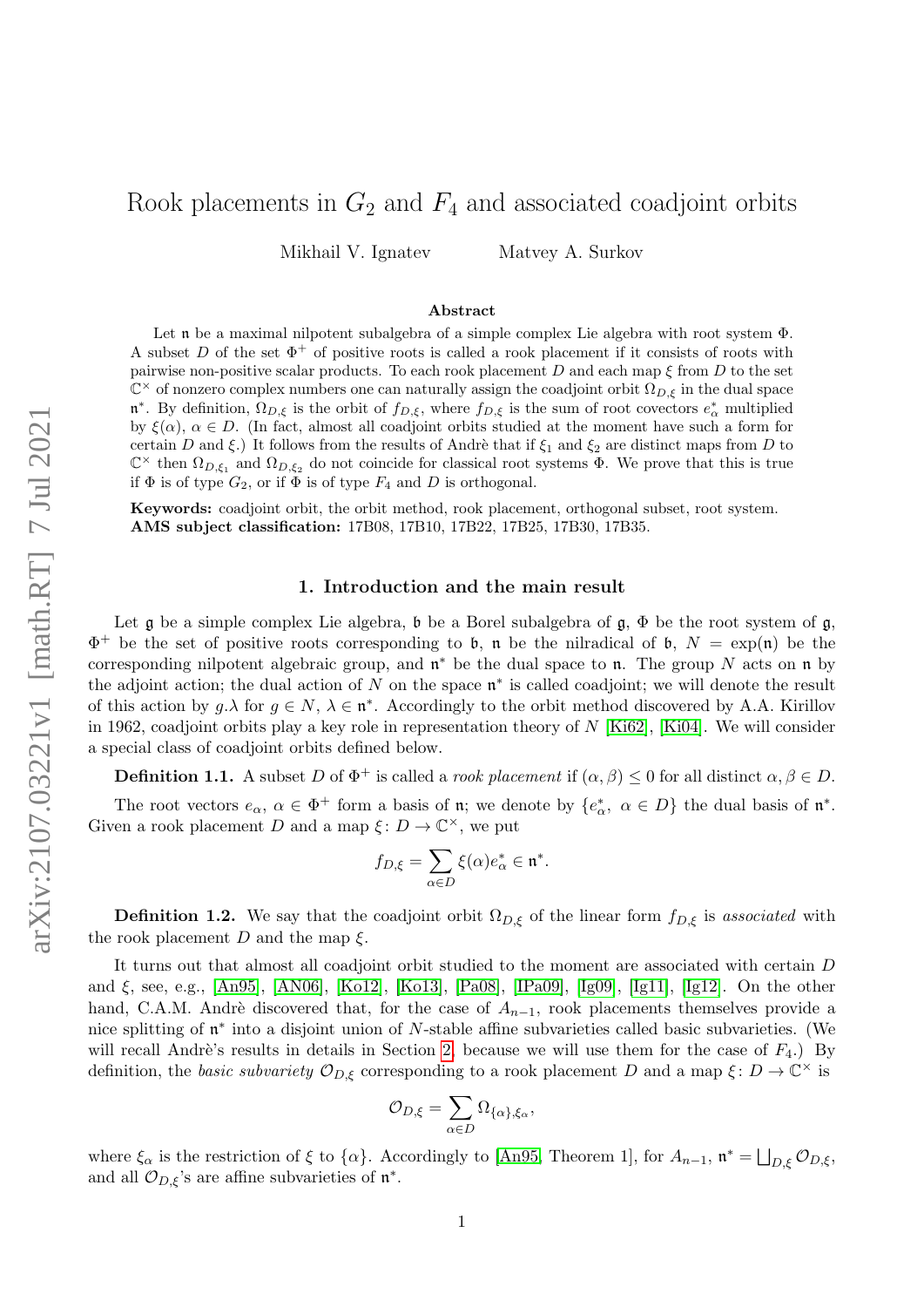Even for  $B_n$ ,  $C_n$  and  $D_n$ , the similar question is still open. Nevertheless, we may formulate the following conjecture for an arbitrary root system. (Non-singularity of a rook placement D means that if  $\alpha, \beta \in D$  and  $\alpha \neq \beta$  then  $\alpha-\beta \notin \Phi^+$ ; for  $A_{n-1}$ , all rook placements are automatically non-singular.)

<span id="page-1-2"></span>**Conjecture 1.3.** Each basic subvariety  $\mathcal{O}_{D,\xi}$  is an affine subvariety of  $\mathfrak{n}^*$ , and

$$
\mathfrak{n}^* = \bigsqcup_{D,\xi} \mathcal{O}_{D,\xi},
$$

where the union is taken over all non-singular rook placements D and all maps  $\xi \colon D \to \mathbb{C}^\times$ .

Direct computations show that this conjecture is true for classical root systems of low rank. In the paper, we check that this conjecture is true for the case of  $G_2$ . This is our first main result. (In fact, given D and  $\xi$ , we present an explicit system of equations describing  $\mathcal{O}_{D,\xi}$ .

<span id="page-1-0"></span>**Theorem 1.4.** Let  $\Phi = G_2$ . Then each basic subvariety  $\mathcal{O}_{D,\xi}$  is an affine subvariety of  $\mathfrak{n}^*$ , and

$$
\mathfrak{n}^* = \bigsqcup_{D,\xi} \mathcal{O}_{D,\xi},
$$

where the union is taken over all non-singular rook placements D and all maps  $\xi \colon D \to \mathbb{C}^\times$ .

It turned out that, for  $A_{n-1}$ , if D is a rook placement and  $\xi_1$ ,  $\xi_2$  are distinct maps from D to  $\mathbb{C}^{\times}$ then the associated orbits  $\Omega_{D,\xi_1}$  and  $\Omega_{D,\xi_2}$  do not coincide. (It follows immediately from Andrè's theory, since  $\Omega_{D,\xi} \subset \mathcal{O}_{D,\xi}$ , see Section [2.](#page-2-0)) For other classical root systems this fact can be obtained as a corollary of the case of  $A_{n-1}$  (see also [\[AN06\]](#page-15-3)). This was used by M.V. Ignatyev and I. Penkov in [\[IPe16\]](#page-15-11) and [\[Ig19\]](#page-15-12) for explicit classification of centrally generated primitive ideals in the universal enveloping algebra  $U(\mathfrak{n})$  for classical root systems.

In [\[IS21\]](#page-15-13), M.V. Ignatyev and A.A. Shevchenko, classifying centrally generated primitive ideals in  $U(\mathfrak{n})$  for exceptional root systems, proved that the similar is true for certain orthogonal rook placements in  $F_4$  and  $E_6$ ,  $E_7$ ,  $E_8$ . This allows us formulate the second conjecture for an arbitrary root system.

<span id="page-1-3"></span>Conjecture 1.5. Let D be a non-singular rook placement and  $\xi_1$ ,  $\xi_2$  be distinct maps from D to  $\mathbb{C}^{\times}$ . Then the associated coadjoint orbits  $\Omega_{D,\xi_1}$  and  $\Omega_{D,\xi_2}$  do not coincide.

Our second main result is that this conjecture is true for  $F_4$  if D is orthogonal (i.e., if all roots from D are pairwise orthogonal).

<span id="page-1-1"></span>**Theorem 1.6.** Let  $\Phi = F_4$ , D be an orthogonal non-singular rook placement and  $\xi_1$ ,  $\xi_2$  be distinct maps from D to  $\mathbb{C}^{\times}$ . Then the associated coadjoint orbits  $\Omega_{D,\xi_1}$  and  $\Omega_{D,\xi_2}$  do not coincide.

The paper is organized as follows.

Funding. The work performed under the development program of Volga Region Mathematical Center (agreement no. 075–02–2021–1393).

ACKNOWLEDGEMENTS. We thank Prof. A.N. Panov for useful discussions.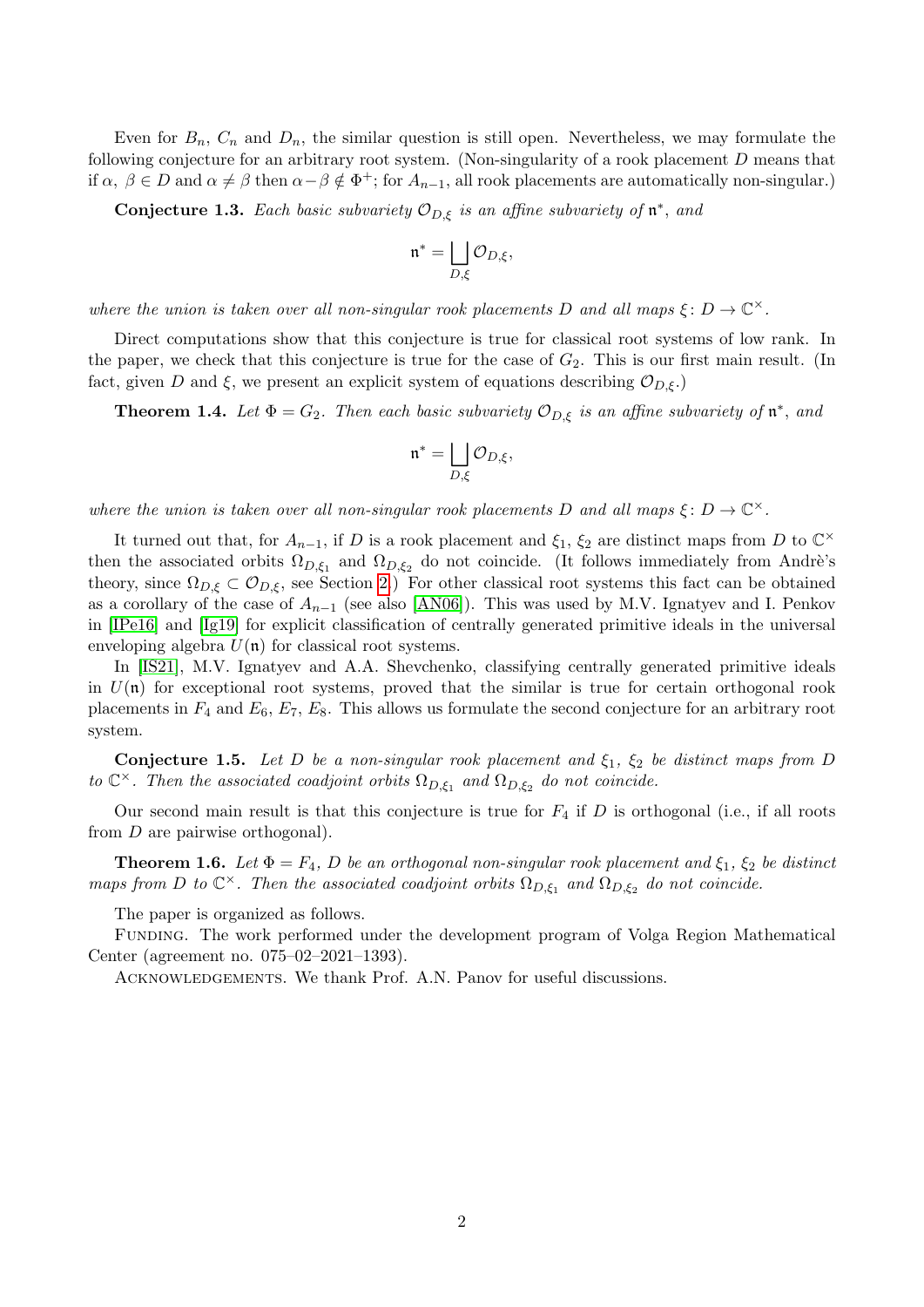#### 2. Andrè's theory

<span id="page-2-0"></span>In this section, we briefly recall Andrè's results from  $[An95]$ , which will be needed in the sequel. Throughout this section,  $\Phi$  will be of type  $A_{n-1}$ . As usual, we identify the set of positive roots with the following subset of the Euclidean space  $\mathbb{R}^n$  with the standard inner product:

$$
A_{n-1}^+=\{\varepsilon_i-\varepsilon_j,\ 1\leq i
$$

Here  $\varepsilon_1, \ldots, \varepsilon_n$  is the standard basis of  $\mathbb{R}^n$ .

In this case,  $\mathfrak n$  can be identified with the space of strictly upper-triangular  $n \times n$  matrices with zeroes on the diagonal. Given  $\alpha = \varepsilon_i - \varepsilon_j \in \Phi^+$ , one can pick the  $(i, j)$ th elementary matrix  $e_{i,j}$  as a root vector  $e_{\alpha}$ , so that  $[e_{\alpha}, e_{\beta}] = \pm e_{\alpha+\beta}$  for  $\alpha, \beta \in \Phi^+$  (we put  $e_{\alpha+\beta} = 0$  if  $\alpha + \beta \notin \Phi^+$ ). We will identify the dual space  $\mathfrak{n}^*$  with the space  $\mathfrak{n}^-$  of strictly lower-triangular  $n \times n$  matrices with zeroes on the diagonal via the formula  $\langle \lambda, x \rangle = \text{tr}(\lambda x)$  for  $x \in \mathfrak{n}, \lambda \in \mathfrak{n}^-$ . The root vectors  $e_\alpha, \alpha \in \Phi^+$  form a basis of  $\mathfrak{n}$ ; let  $\{e^*_\alpha, \alpha \in \Phi^+\}$  be the dual basis of  $\mathfrak{n}^*$  (in fact,  $e^*_{i,j} = e_{j,i}$ ).

The group N is the group of all strictly upper-triangular  $n \times n$  matrices with 1's on the diagonal. It acts on its Lie algebra n via the adjoint action  $\text{Ad}_g(x) = gxg^{-1}, g \in N, x \in \mathfrak{n}$ . The dual action of N on the space  $\mathfrak{n}^*$  is called coadjoint; we will denote the result of this action by  $g.\lambda, g \in N, \lambda \in \mathfrak{n}^*$ . It is easy to check that, after the identification of  $\mathfrak{n}^*$  with  $\mathfrak{n}^-$ , this action has the form  $g.\lambda = (g\lambda g^{-1})_{\text{low}}$ . Here, given an  $n \times n$  matrix a, we set

$$
(a_{\text{low}})_{i,j} = \begin{cases} a_{i,j}, & \text{if } i > j, \\ 0 & \text{otherwise.} \end{cases}
$$

**Definition 2.1.** Pick a number  $k$  from 1 to  $n$ . We call the sets

$$
\mathcal{R}_k = \{\varepsilon_j - \varepsilon_k, \ 1 \le j < k\}, \ \mathcal{C}_k = \{\varepsilon_k - \varepsilon_i, \ k < i \le n\}
$$

the kth row and the kth column of  $\Phi^+$  respectively. We say that the number i (respectively, the number j) is the row (respectively, the column) of a root  $\alpha = \varepsilon_i - \varepsilon_j$ .

**Example 2.2.** Let  $n = 6$ . On the picture below boxes from  $\mathcal{R}_5 \cup \mathcal{C}_2$  are grey. Here we identify a root  $\varepsilon_i - \varepsilon_j \in \Phi^+$  with the box  $(j, i)$ .



To each rook placement  $D \subset \Phi^+$  and each map  $\xi: D \to \mathbb{C}^\times$ , one can assign the linear form

$$
f_{D,\xi} = \sum_{\alpha \in D} \xi(\alpha) e_{\alpha}^* \in \mathfrak{n}^*.
$$

**Example 2.3.** Let  $n = 8$ ,  $D = {\varepsilon_1 - \varepsilon_3, \varepsilon_2 - \varepsilon_6, \varepsilon_3 - \varepsilon_7, \varepsilon_4 - \varepsilon_5, \varepsilon_6 - \varepsilon_8}.$  On the picture below we schematically draw the linear form  $f_{D,\xi}$  putting symbols ⊗ in the boxes corresponding to the roots from D.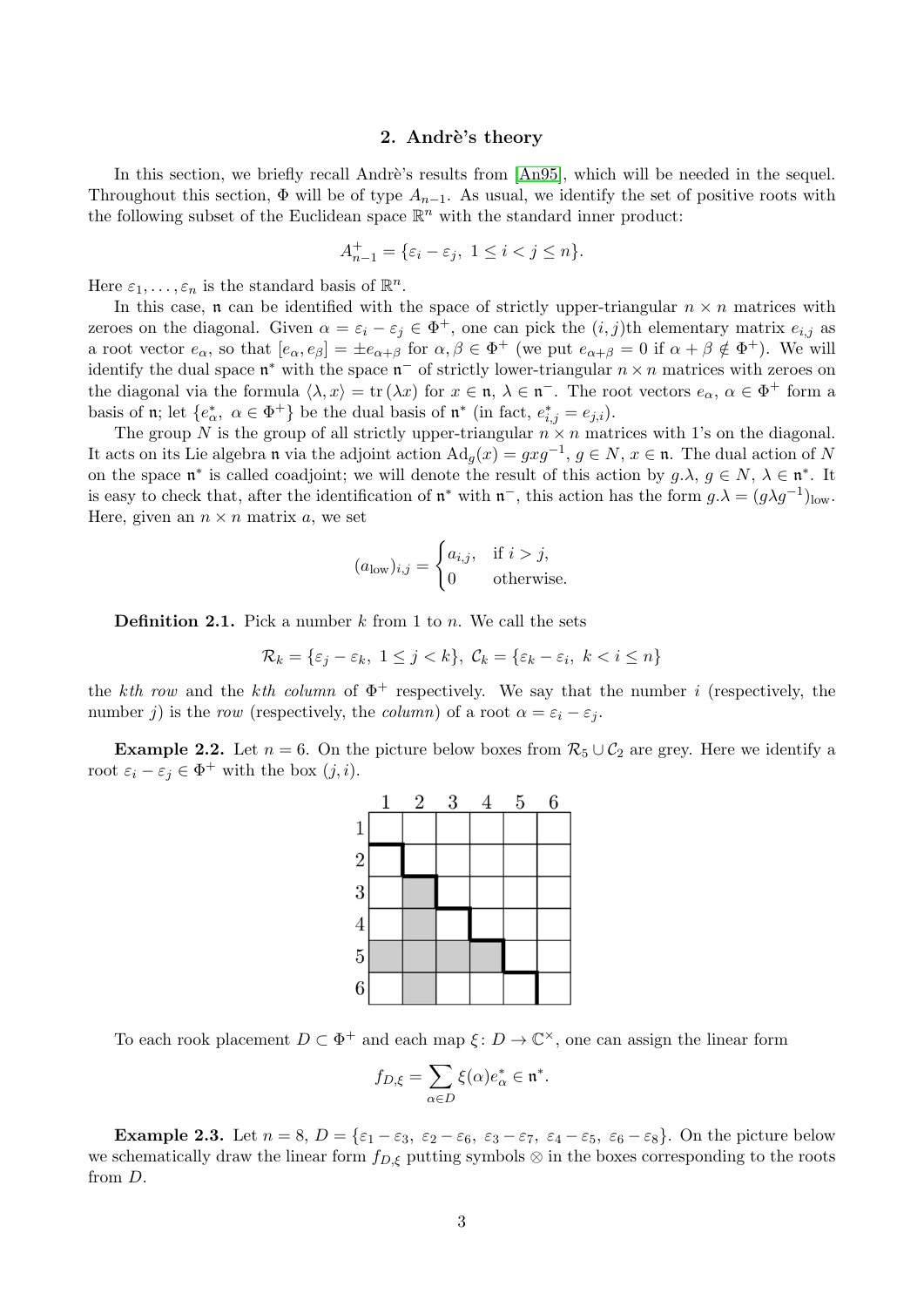|                | 1         | $\overline{2}$ | 3         | $\overline{4}$ | $5\,$ | $6\phantom{.0}$ | $\underline{7}$ | 8 |
|----------------|-----------|----------------|-----------|----------------|-------|-----------------|-----------------|---|
| $\mathbf{1}$   |           |                |           |                |       |                 |                 |   |
| $\overline{2}$ |           |                |           |                |       |                 |                 |   |
| 3              | $\otimes$ |                |           |                |       |                 |                 |   |
| $\overline{4}$ |           |                |           |                |       |                 |                 |   |
| $\overline{5}$ |           |                |           | $\otimes$      |       |                 |                 |   |
| $\overline{6}$ |           | $\otimes$      |           |                |       |                 |                 |   |
| $\overline{7}$ |           |                | $\otimes$ |                |       |                 |                 |   |
| 8              |           |                |           |                |       |                 |                 |   |

It follows immediately from the definition of a rook placement that

$$
|D \cap \mathcal{R}_k| \le 1, \ |D \cap \mathcal{C}_k| \le 1
$$

for all k. This explains the term "rook placement": if we identify symbols  $\otimes$  from  $f_{D,\xi}$  with rooks on the lower-triangular chessboard, then these rooks do not hit each other.

Now, given a root  $\alpha \in D$ , we denote by  $\xi_{\alpha}$  the restriction of the map  $\xi$  to the subset  $\{\alpha\}$ , and put

$$
\mathcal{O}_{D,\xi}=\sum_{\alpha\in D}\mathcal{O}_{\{\alpha\},\xi_{\alpha}}.
$$

Clearly,  $\Omega_{D,\xi} \subset \mathcal{O}_{D,\xi}$ .

**Definition 2.4.** The set  $\mathcal{O}_{D,\xi}$  is called a *basic subvariety* of  $\mathfrak{n}^*$  corresponding to the rook placement D and the map  $\xi$ .

Accordingly to  $[An95, Theorem 1]$  $[An95, Theorem 1]$ ,  $\mathfrak{n}^*$  is a disjoint unions of basic subvarieties:

$$
\mathfrak{n}^* = \bigsqcup_{D,\xi} \mathcal{O}_{D,\xi},
$$

where the union is taken over all rook placements in  $A_{n-1}^+$  and all maps  $\xi: D \to \mathbb{C}^\times$ . (Formally, Andrè considered the case of finite ground field, but his proofs are valid over  $\mathbb{C}$ , too.) Furthermore, each basic subvariety  $\mathcal{O}_{D,\xi}$  is in fact an affine subvariety of  $\mathfrak{n}^*$ , and Andrè presented an explicit set of defining equations for it. To describe this set, we need some more notation.

**Definition 2.5.** A root  $\alpha \in \Phi^+$  is called  $\beta$ -singular for a root  $\beta \in \Phi^+$  if  $\beta - \alpha \in \Phi^+$ . The set of all  $\beta$ -singular roots is denoted by  $S(\beta)$ .

Let D be a rook placement and  $\xi: D \to \mathbb{C}^\times$  be a map. We denote

$$
S(D) = \bigcup_{\beta \in D} S(\beta)
$$

and  $R(D) = \Phi^+ \setminus S(D)$ . Obviously,  $D \subset R(D)$ . Roots from  $S(D)$  (respectively, from  $R(D)$ ) are called D-singular (respectively, D-regular).

**Example 2.6.** Let  $n = 10$ ,  $D = {\varepsilon_1 - \varepsilon_6, \varepsilon_3 - \varepsilon_{10}, \varepsilon_5 - \varepsilon_8}.$  On the picture below, boxes corresponding to the roots from D are filled by  $\otimes$ 's, as above, while the boxes corresponding by the D-singular roots are marked gray.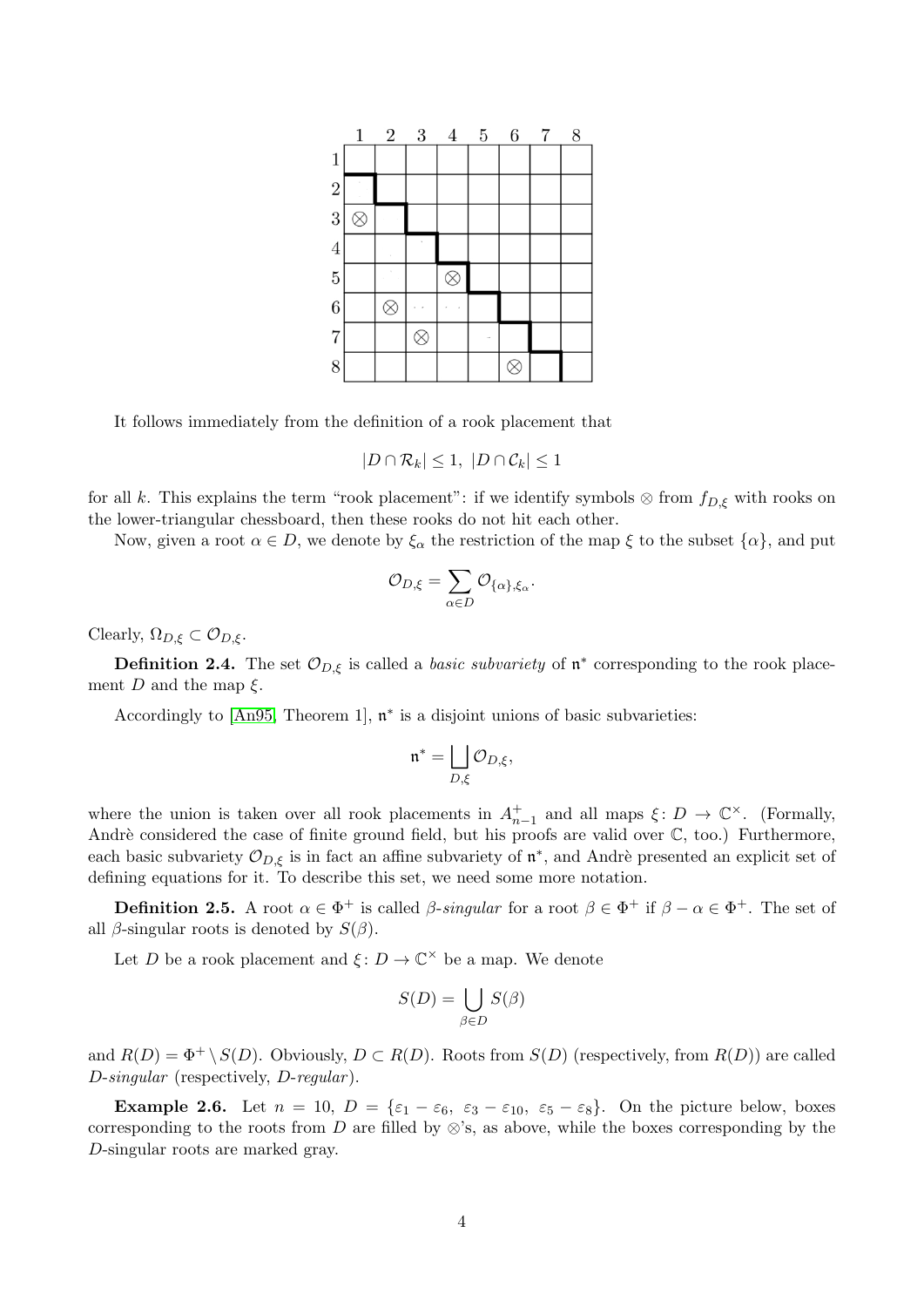

It turns out that to each D-regular root  $\alpha$  one can assign the defining equation of  $\mathcal{O}_{D,\xi}$ . Namely, there is a natural partial order on  $\Phi^+$ : we write  $\alpha \leq \beta$  if  $\beta - \alpha$  is a sum of positive roots. Evidently,  $\varepsilon_i - \varepsilon_j \leq \varepsilon_r - \varepsilon_s$  if and only if  $s \leq j$  and  $r \geq i$ . (In other words, on our pictures  $\varepsilon_r - \varepsilon_s$  is located non-strictly to the South-West from  $\varepsilon_i - \varepsilon_j$ .) Given  $\alpha \in R(D)$ , we set  $D(\alpha) = {\alpha} \cup {\beta \in D \mid \beta \geq \alpha}$ . Now, let  $R_D(\alpha)$  (respectively  $C_D(\alpha)$ ) be the set of all rows (respectively, of all columns) of the roots from  $D(\alpha)$ . Finally, for a matrix  $\lambda \in \mathfrak{n}^*$ , we denote by  $\Delta_{\alpha}^D(\lambda)$  the minor of the matrix  $\lambda$  with the set of rows  $R_D(\alpha)$  and the set of columns  $C_D(\alpha)$ . (We assume that the numbers of rows and columns are taken in the increasing order).

For instance, in the previous example, if  $\alpha = \varepsilon_4 - \varepsilon_5$  then  $D(\alpha) = {\varepsilon_1 - \varepsilon_6, \varepsilon_3 - \varepsilon_{10}, \varepsilon_4 - \varepsilon_5},$ hence  $R_D(\alpha) = \{5, 6, 10\}, C_D(\alpha) = \{1, 3, 4\}$  and

$$
\Delta_{\alpha}^{D}(\lambda) = \begin{vmatrix}\n\lambda_{5,1} & \lambda_{5,3} & \lambda_{5,4} \\
\lambda_{6,1} & \lambda_{6,3} & \lambda_{6,4} \\
\lambda_{10,1} & \lambda_{10,3} & \lambda_{10,4}\n\end{vmatrix}.
$$

On the other hand, for  $\alpha = \varepsilon_5 - \varepsilon_8 \in D$ , one has  $D(\alpha) = {\varepsilon_3 - \varepsilon_{10}, \varepsilon_5 - \varepsilon_8}, R_D(\alpha) = {8, 10},$  $C_D(\alpha) = \{3, 5\}$ , and, consequently,

$$
\Delta_{\alpha}^D(\lambda) = \begin{vmatrix} \lambda_{8,3} & \lambda_{8,5} \\ \lambda_{10,3} & \lambda_{10,5} \end{vmatrix}.
$$

Thanks to [\[An95,](#page-15-2) Proposition 2], a matrix  $\lambda \in \mathfrak{n}^*$  belongs to  $\mathcal{O}_{D,\xi}$  if and only if

$$
\Delta^D_{\alpha}(\lambda) = \Delta^D_{\alpha}(f_{D,\xi}) \text{ for all } \lambda \in R(D).
$$

Precisely,  $\Delta_{\alpha}^D(\lambda) = 0$  for all  $\alpha \in R(D) \setminus D$  and  $\Delta_{\alpha}^D(\lambda) = \pm \prod_{\beta \in D(\alpha)} \xi(\beta)$  for  $\alpha \in D$ . It follows immediately that

$$
\dim \mathcal{O}_{D,\xi} = |S(D)|.
$$

<span id="page-4-0"></span>**Remark 2.7.** Actually, the Andre's proof of the fact that each  $\lambda \in \mathfrak{n}^*$  belongs to a certain basic subvariety  $\mathcal{O}_{D,\xi}$  is very straightforward. Namely, there is a total order  $\leq_t$  on  $\Phi^+$  refining the partial order  $\leq$  defined above. By definition,  $\varepsilon_i - \varepsilon_j <_t \varepsilon_r - \varepsilon_s$  if  $s < j$  or  $s = j$ ,  $i < r$ . Now, given  $\lambda \in \mathfrak{n}^*$ , we construct  $\mathcal{O}_{D,\xi}$  containing  $\lambda$  inductively. If  $\lambda = 0$ , then  $D = \emptyset$  and  $\xi$  is the unique empty map from  $\emptyset$ to  $\mathbb{C}^{\times}$ . If  $\lambda \neq 0$  then we find the smallest (with respect to  $\leq_t$ ) root  $\alpha_1$  from  $\Phi^+$  such that  $\lambda(e_{\alpha_1}) \neq 0$ , and put  $D = {\alpha_1}$ ,  $\xi(\alpha_1) = \lambda(\alpha_1)$ . If  $\lambda \in \mathcal{O}_{D,\xi}$ , then we are done. Otherwise, let  $\alpha_2$  be the smallest root such that  $\Delta_{\alpha_2}^D(\lambda) \neq \Delta_{\alpha_2}^D(f_{D,\xi})$ . Then we add  $\alpha_2$  to D and define  $\xi(\alpha_2)$  in the obvious way. Now, one can repeat this procedure to obtain the required basic subvariety  $\mathcal{O}_{D,\xi}$ .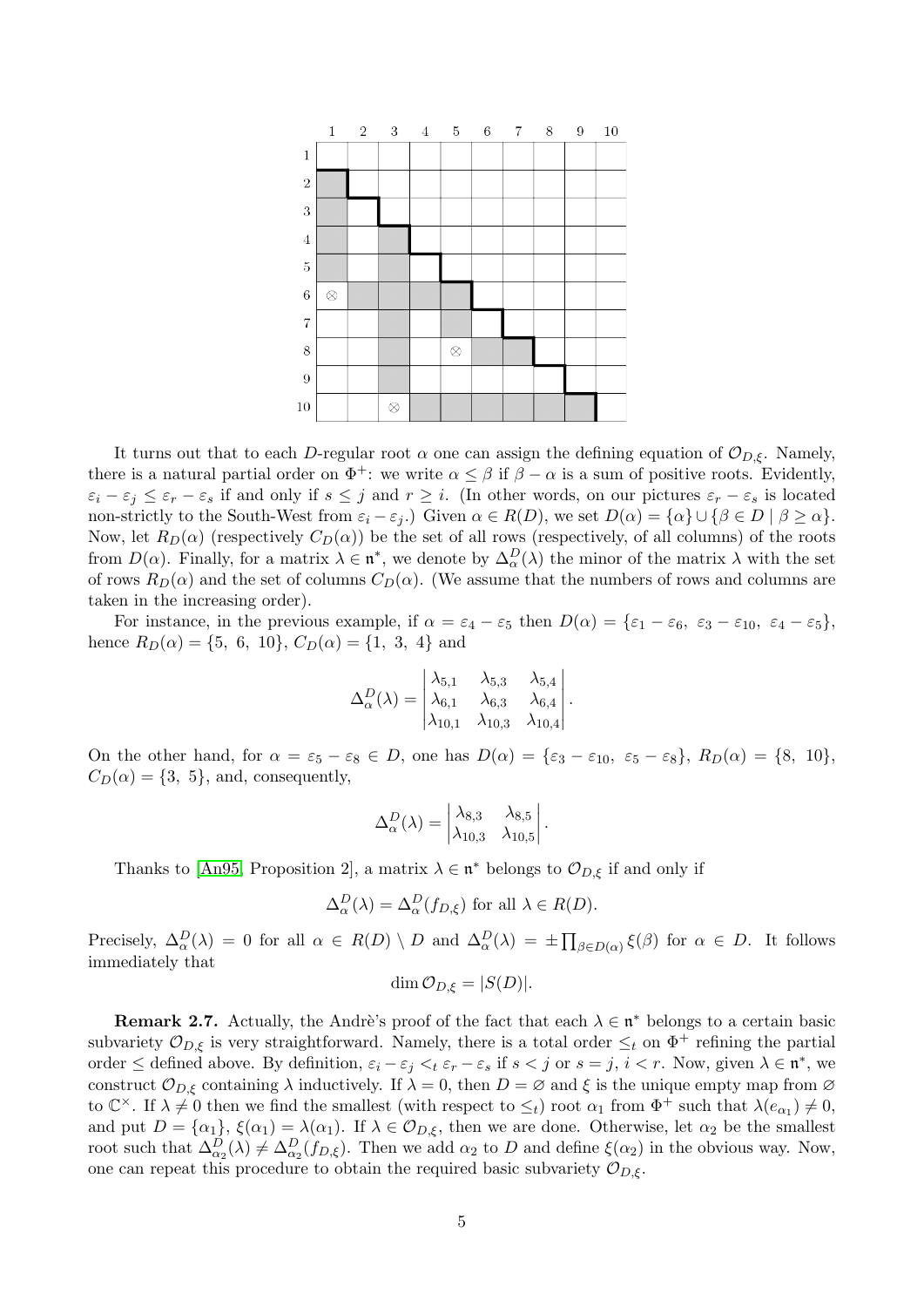# 3. Case  $\Phi = G_2$

In this section, we prove our first main result, Theorem [1.4.](#page-1-0) First, we briefly recall some basic facts about the simple Lie algebra  $\mathfrak g$  of type  $G_2$  and its maximal nilpotent subalgebra  $\mathfrak n$ . By definition, the root system  $\Phi = G_2$  has the form  $\Phi = \Phi^+ \cup \Phi^-$ , where  $\Phi^+ = {\alpha, \beta, \alpha + \beta, 3\alpha + \beta, 3\alpha + 2\beta},$  $\Phi^- = -\Phi^+$ , and  $\alpha$ ,  $\beta$  are vectors from  $\mathbb{R}^2$  such that  $||\alpha||^2 = 1$ ,  $||\beta||^2 = 3$  and the angle between  $\alpha$ and  $\beta$  equals  $5\pi/6$ . There is a Cartan decomposition  $\mathfrak{g} = \mathfrak{h} \oplus \mathfrak{n} \oplus \mathfrak{n}$ , where  $\mathfrak{h}$  is a Cartan subalgebra of  $\mathfrak{g}$ , and  $\mathfrak{n}$  has a basis consisting of the root vectors  $e_{\gamma}, \gamma \in \Phi^+$ .

It is well known that there exists nonzero scalars  $c_i$ ,  $1 \leq i \leq 5$ , such that  $[e_\alpha, e_\beta] = c_1 \cdot e_{\alpha+\beta}$ ,  $[e_{\alpha}, e_{\alpha+\beta}] = c_2 \cdot e_{2\alpha+\beta}, [e_{\alpha}, e_{2\alpha+\beta}] = c_3 \cdot e_{3\alpha+\beta}, [e_{3\alpha+\beta}, e_{\beta}] = c_4 \cdot e_{3\alpha+2\beta}, [e_{\alpha+\beta}, e_{2\alpha+\beta}] = c_5 \cdot e_{3\alpha+2\beta}.$  (In fact, one can choose the root vectors so that  $c_1 = 1$ ,  $c_2 = 2$ ,  $c_3 = 3$ ,  $c_4 = 1$ ,  $c_5 = 3$ , but we will not use these explicit values in the sequel.) One can immediately check that  $c_1c_5 = c_3c_4$  for an arbitrary choice of the root vectors.

Recall the definition of the group  $N = \exp(\mathfrak{n})$  and the coadjoint action of N on the dual space  $\mathfrak{n}^*$ . It is straightforward to check that this action has the form

$$
(\exp(x).\lambda)(y) = \lambda(\exp(-\mathrm{ad}_x)(y)) = \lambda(y) - \lambda([x,y]) + \frac{1}{2!}\lambda([x,[x,y]]) - \dots, \ x, y \in \mathfrak{n}, \ \lambda \in \mathfrak{n}^*.
$$

Now, let D be a non-singular rook placement in  $\Phi^+$ . Recall that non-singularity means that  $\gamma \notin S(\delta)$ for all distinct  $\gamma, \delta \in D$ , where  $S(\delta)$  denotes the set of  $\delta$ -singular roots in  $\Phi^+$ . Fix a map  $\xi \colon D \to \mathbb{C}^\times$ , and recall that, by definition,  $\Omega_{D,\xi}$  is the coadjoint orbit of the linear form  $f_{D,\xi}$ . It follows immediately that if  $\gamma$  is a maximal (with respect to the partial order  $\leq$  on  $\Phi^+$ ) among all roots from D then  $\lambda(e_{\gamma}) = f_{D,\xi}(e_{\gamma}) = \xi(\gamma)$  for all  $\lambda \in \Omega_{D,\xi}$ . Similarly,  $\lambda(e_{\gamma}) = 0$  for all  $\lambda \in \Omega_{D,\xi}$ , if there are no  $\delta \in D$ such that  $\delta \geq \gamma$ . Recall also the definition of  $\mathcal{O}_{D,\xi}$ .

Given  $\gamma \in \Phi^+$ , we write  $\lambda_{\gamma} = \lambda(e_{\gamma})$ , so that  $\lambda = \sum_{\gamma \in \Phi^+} \lambda_{\gamma} e_{\gamma}^*$ . We will prove Theorem [1.4](#page-1-0) as an immediate corollary of the following key proposition:

**Proposition 3.1.** Let D be a non-singular rook placement in  $\Phi^+$ ,  $\xi$ :  $D \to \mathbb{C}^\times$  be a map. Pick a linear form  $\lambda \in \mathfrak{n}^*$ . Then  $\lambda \in \mathcal{O}_{D,\xi}$  if and only if  $\lambda$  satisfy the following system of equations.

|                | D                           | System                                                                                                                    |                | D                             | System                                                                                            |
|----------------|-----------------------------|---------------------------------------------------------------------------------------------------------------------------|----------------|-------------------------------|---------------------------------------------------------------------------------------------------|
|                |                             | of equations for $\mathcal{O}_{D,\xi}$                                                                                    |                |                               | of equations for $\mathcal{O}_{D,\xi}$                                                            |
| 1              | Ø                           | $\lambda_{\gamma} = 0$ for all $\gamma \in \Phi^+$                                                                        | $\overline{2}$ | $\alpha$                      | $\lambda_{\alpha} = \xi(\alpha),$                                                                 |
|                |                             |                                                                                                                           |                |                               | $\lambda_{\gamma} = 0$ for $\gamma \neq \alpha$                                                   |
| 3              | ß                           | $\lambda_{\beta} = \xi(\beta),$                                                                                           | 4              | $\alpha + \beta$              | $\lambda_{\alpha+\beta} = \xi(\alpha+\beta),$                                                     |
|                |                             | $\lambda_{\gamma}=0$ for $\gamma\neq\beta$                                                                                |                |                               | $\lambda_{2\alpha+\beta} = \lambda_{3\alpha+\beta} = \lambda_{3\alpha+2\beta} = 0$                |
| $\overline{5}$ | $2\alpha + \beta$           | $\lambda_{2\alpha+\beta} = \xi(2\alpha+\beta),$                                                                           | 6              | $3\alpha + \beta$             | $6c_3^2\lambda_\beta\lambda_{3\alpha+\beta}^2-c_1c_2\lambda_{2\alpha+\beta}^3=0,$                 |
|                |                             | $2c_2\lambda_\beta\lambda_{2\alpha+\beta}-c_1\lambda_{\alpha+\beta}^2=0,$                                                 |                |                               | $2c_3\lambda_{\alpha+\beta}\lambda_{3\alpha+\beta}-c_2\lambda_{2\alpha+\beta}^2=0,$               |
|                |                             | $\lambda_{3\alpha+\beta}=\lambda_{3\alpha+2\beta}=0$                                                                      |                |                               | $\lambda_{3\alpha+\beta} = \xi(3\alpha+\beta), \lambda_{3\alpha+2\beta} = 0$                      |
| 7              | $3\alpha + 2\beta$          | $2c_5\lambda_\alpha\lambda_{3\alpha+2\beta} - 2c_3\lambda_{\alpha+\beta}\lambda_{3\alpha+\beta} +$                        | 8              | $\alpha,~\beta$               | $\lambda_{\alpha} = \xi(\alpha), \lambda_{\beta} = \xi(\beta),$                                   |
|                |                             | $c_2\lambda_{2\alpha+\beta}^2=0,$                                                                                         |                |                               | $\lambda_{\gamma} = 0$ for $\gamma \neq \alpha, \ \beta$                                          |
|                |                             | $\lambda_{3\alpha+2\beta} = \xi(3\alpha+2\beta)$                                                                          |                |                               |                                                                                                   |
| 9              | $\beta$ , $2\alpha + \beta$ | $\lambda_{2\alpha+\beta} = \xi(2\alpha+\beta),$                                                                           | 10             | $\beta$ , $3\alpha + \beta$   | $6c_3^2\lambda_\beta\lambda_{3\alpha+\beta}^2-c_1c_2\lambda_{2\alpha+\beta}^3=$                   |
|                |                             | $2c_2\lambda_\beta\lambda_{2\alpha+\beta}-c_1\lambda_{\alpha+\beta}^2=$                                                   |                |                               | $6c_3^2\xi(\beta)\xi(3\alpha+\beta)^2$ ,                                                          |
|                |                             | $2c_2\xi(\beta)\xi(2\alpha+\beta),$                                                                                       |                |                               | $2c_3\lambda_{\alpha+\beta}\lambda_{3\alpha+\beta}-c_2\lambda_{2\alpha+\beta}^2=0,$               |
|                |                             | $\lambda_{3\alpha+\beta}=\lambda_{3\alpha+2\beta}=0$                                                                      |                |                               | $\lambda_{3\alpha+\beta} = \xi(3\alpha+\beta),$                                                   |
|                |                             |                                                                                                                           |                |                               | $\lambda_{3\alpha+2\beta}=0$                                                                      |
| 11             |                             | $\alpha + \beta$ , $3\alpha + \beta$ $2c_3\lambda_{\alpha+\beta}\lambda_{3\alpha+\beta} - c_2\lambda_{2\alpha+\beta}^2 =$ | 12             | $\alpha$ , $3\alpha + 2\beta$ | $2c_5\lambda_{\alpha}\lambda_{3\alpha+2\beta}-2c_3\lambda_{\alpha+\beta}\lambda_{3\alpha+\beta}+$ |
|                |                             | $2c_3\xi(\alpha+\beta)\xi(3\alpha+\beta),$                                                                                |                |                               | $c_2\lambda_{2\alpha+\beta}^2 = c_5\xi(\alpha)\xi(3\alpha+2\beta),$                               |
|                |                             | $\lambda_{3\alpha+\beta} = \xi(3\alpha+\beta),$                                                                           |                |                               | $\lambda_{3\alpha+2\beta} = \xi(3\alpha+2\beta)$                                                  |
|                |                             | $\lambda_{3\alpha+2\beta}=0$                                                                                              |                |                               |                                                                                                   |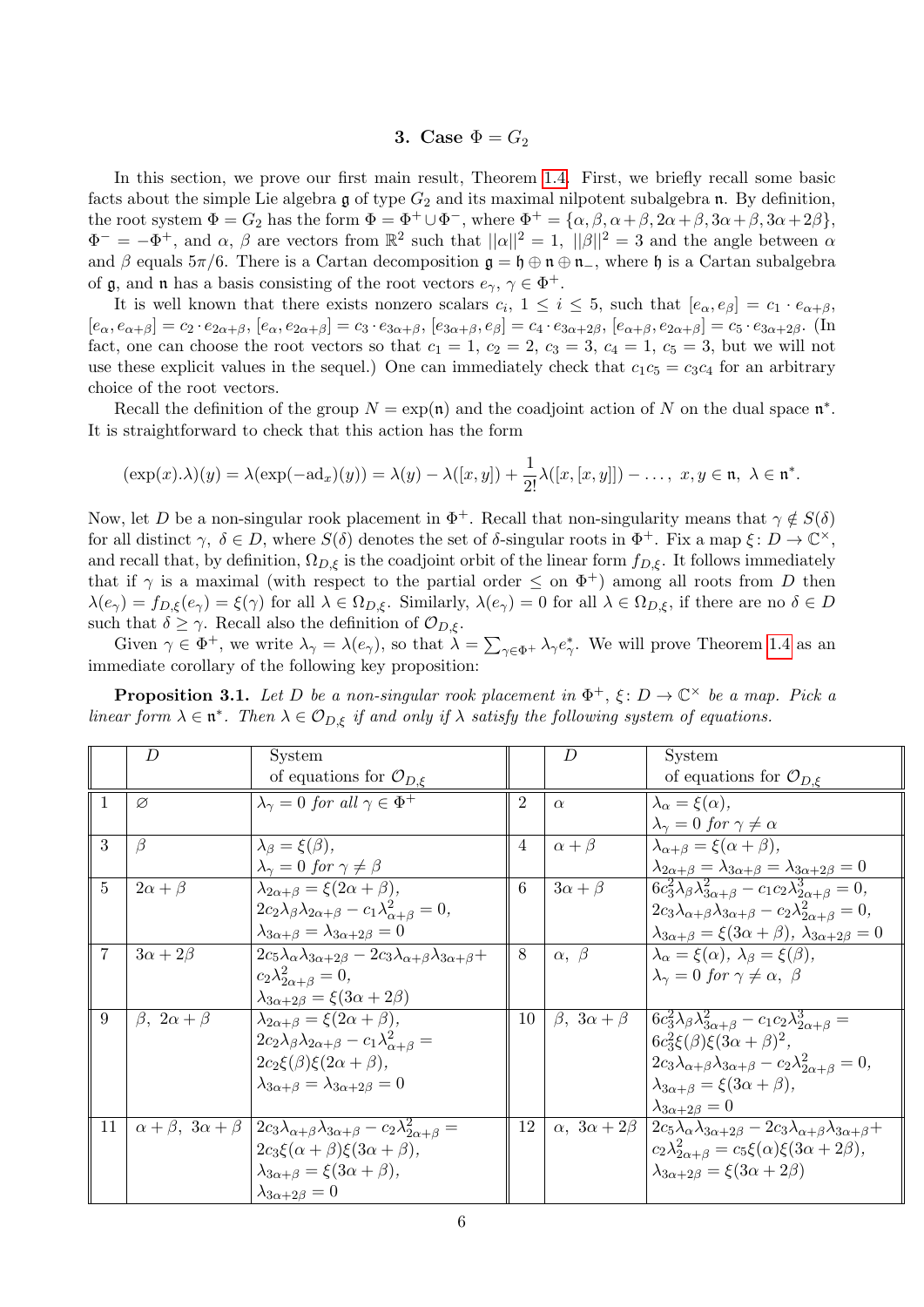PROOF. The proof will be performed for all rook placements in  $\Phi^+$  subsequently. First, assume that  $|D|=1$ , then  $\Omega_{D,\xi}=\mathcal{O}_{D,\xi}$ . Pick a linear form  $\lambda \in \mathcal{O}_{D,\xi}$ , then there exists  $x=\sum_{\gamma\in\Phi^+}x_{\gamma}e_{\gamma}\in\mathfrak{n}$ such that  $\lambda = \exp(x) \cdot f_{D,\xi}$ . Let us proceed case-by-case. Cases 1, 2, 3 from the table above are evident, so we start from case 4.

4.  $D = {\alpha + \beta}$ . It follows immediately from the paragraph before Proposition [3.1](#page-0-0) that  $\lambda_{\alpha+\beta}$  $\xi(\alpha + \beta)$  and  $\lambda_{2\alpha+\beta} = \lambda_{3\alpha+\beta} = \lambda_{3\alpha+2\beta} = 0$ . To compute  $\lambda_{\alpha}$ , we note that, obviously,  $(\alpha + \beta) - \alpha$  can be uniquely represented as a sum of positive roots:  $(\alpha + \beta) - \alpha = \beta$ . Therefore,

$$
\lambda_{\alpha} = \lambda(e_{\alpha}) = \xi(\alpha + \beta)e_{\alpha + \beta}^*(e_{\alpha} - [x, e_{\alpha}]) = \xi(\alpha + \beta)e_{\alpha + \beta}^*(-[x_{\beta}e_{\beta}, e_{\alpha}]) = \xi(\alpha + \beta)c_1x_{\beta}.
$$

Similarly,  $\lambda_{\beta} = -\xi(\alpha + \beta)c_1x_{\alpha}$ . Since  $x_{\alpha}$  and  $x_{\beta}$  can be arbitrary, we obtain the required system of equations.

5.  $D = \{2\alpha + \beta\}$ . Here  $\lambda_{2\alpha+\beta} = \xi(2\alpha+\beta)$  and  $\lambda_{3\alpha+\beta} = \lambda_{3\alpha+2\beta} = 0$ . Now,  $(2\alpha+\beta) - (\alpha+\beta) = \alpha$ is the unique representation of  $(2\alpha + \beta) - (\alpha + \beta)$  as a sum of positive roots, hence

$$
\lambda_{\alpha+\beta} = \lambda(e_{\alpha+\beta}) = \xi(2\alpha+\beta)e^*_{2\alpha+\beta}(e_{\alpha+\beta}-[x,e_{\alpha+\beta}]) = -\xi(2\alpha+\beta)c_2x_{\alpha}.
$$

Next, since  $(2\alpha + \beta) - \beta = 2\alpha$  is the unique representation of  $(2\alpha + \beta) - \beta$  as a sum of positive roots, we obtain

$$
\lambda_{\beta} = \lambda(e_{\beta}) = \xi(2\alpha + \beta)e_{2\alpha + \beta}^{*}(e_{\beta} - [x, e_{\beta}] + \frac{1}{2!}[x, [x, e_{\beta}]]) = \xi(2\alpha + \beta)e_{2\alpha + \beta}^{*}(\frac{1}{2}[x_{\alpha}e_{\alpha}, [x_{\alpha}e_{\alpha}, e_{\beta}]])
$$
  
=  $\frac{1}{2}\xi(2\alpha + \beta)c_{1}x_{\alpha}^{2}e_{2\alpha + \beta}^{*}([e_{\alpha}, e_{\alpha + \beta}]) = \frac{1}{2}\xi(2\alpha + \beta)c_{1}cz_{\alpha}^{2}.$ 

Finally, since  $2\alpha \notin \Phi^+$ , we can obtain  $2\alpha + \beta$  either by adding to  $\alpha$  the roots  $\beta$  and  $\alpha$  subsequently, or by adding to  $\alpha$  the root  $\alpha + \beta$ . So,

$$
\lambda_{\alpha} = \lambda(e_{\alpha}) = \xi(2\alpha + \beta)e_{2\alpha + \beta}^{*}(e_{\alpha} - [x, e_{\alpha}] + \frac{1}{2!}[x, [x, e_{\alpha}]]) = \xi(2\alpha + \beta)(c_2x_{\alpha + \beta} - \frac{1}{2}c_1c_2x_{\alpha}x_{\beta}).
$$

Thus,  $\lambda_{\alpha}$  can be arbitrary, while  $2c_2\lambda_{2\alpha+\beta}\lambda_{\beta} = c_1\lambda_{\alpha+\beta}^2$ , as required.

6.  $D = \{3\alpha + \beta\}$ . Arguing as above, we see that  $\lambda_{3\alpha+\beta} = \xi(3\alpha+\beta)$ ,  $\lambda_{3\alpha+2\beta} = 0$ ,

$$
\lambda_{2\alpha+\beta} = -\xi (3\alpha + \beta)c_3 x_\alpha, \ \lambda_{\alpha+\beta} = \frac{1}{2}\xi (3\alpha + \beta)c_2 c_3 x_\alpha^2, \ \lambda_{\beta} = -\frac{1}{6}\xi (3\alpha + \beta)c_1 c_2 c_3 x_\alpha^3,
$$

$$
\lambda_{\alpha} = \xi (3\alpha + \beta)(c_3 x_{2\alpha + \beta} - \frac{1}{2}c_2 c_3 x_\alpha x_{\alpha + \beta} + \frac{1}{6}c_1 c_2 c_3 x_\alpha^2 x_\beta).
$$

Now, it is clear that the equations from the table above define  $\mathcal{O}_{D,\xi}$ .

7.  $D = \{3\alpha + 2\beta\}$ . Here  $\lambda_{3\alpha+2\beta} = \xi(3\alpha+2\beta), \lambda_{3\alpha+\beta} = \xi(3\alpha+2\beta)c_4x_\beta$ ,

$$
\lambda_{2\alpha+\beta} = \xi(3\alpha+2\beta)(-c_5x_{\alpha+\beta}-\frac{1}{2}c_3c_4x_{\alpha}x_{\beta}),
$$
  
\n
$$
\lambda_{\alpha+\beta} = \xi(3\alpha+2\beta)(c_5x_{2\alpha+\beta}+\frac{1}{2}c_2c_5x_{\alpha}x_{\alpha+\beta}+\frac{1}{6}c_2c_3c_4x_{\alpha}^2x_{\beta}),
$$
  
\n
$$
\lambda_{\beta} = \xi(3\alpha+2\beta)(-c_4x_{3\alpha+\beta}-\frac{1}{2}c_1c_5x_{\alpha}x_{2\alpha+\beta}-\frac{1}{6}c_1c_2c_5x_{\alpha}^2x_{\alpha+\beta}-\frac{1}{24}c_1c_2c_3c_4x_{\alpha}^3x_{\beta}),
$$
  
\n
$$
\lambda_{\alpha} = \xi(3\alpha+2\beta)(c_1c_5x_{\beta}x_{2\alpha+\beta}-\frac{1}{2}c_2c_5x_{\alpha+\beta}^2+\frac{1}{24}c_1c_2c_3c_4x_{\alpha}^2x_{\beta}^2).
$$

One can immediately check that  $\lambda$  satisfy the required system of equations. On the other hand, given arbitrary  $\lambda_{2\alpha+\beta}$ ,  $\lambda_{\alpha+\beta}$ ,  $\lambda_{\beta}$ , one can put  $x_{\beta} = \frac{\lambda_{3\alpha+\beta}}{\alpha(\beta_{3\alpha})}$  $\frac{R_{3\alpha+p}}{c_4\xi(3\alpha+2\beta)},$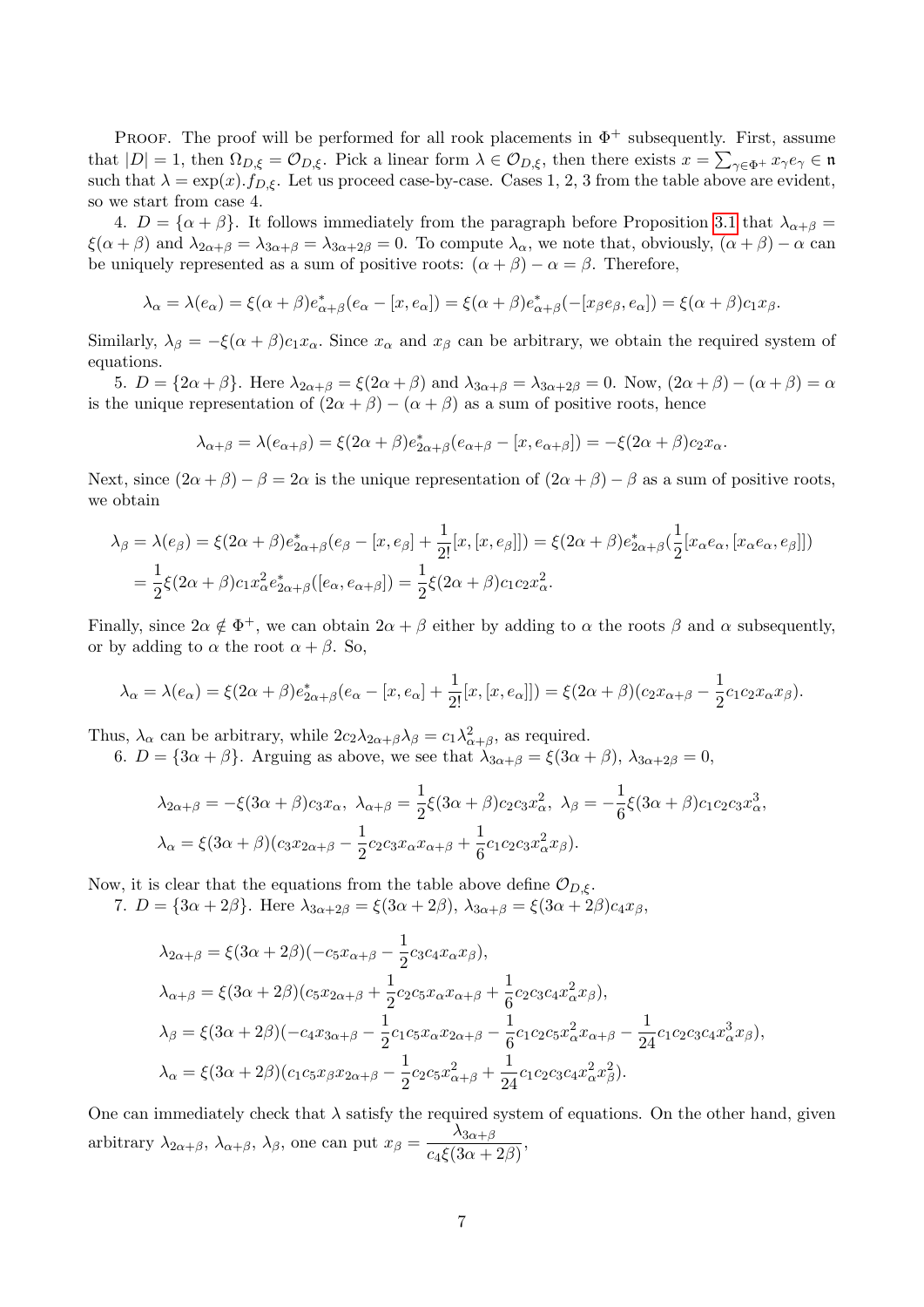$$
x_{\alpha+\beta} = -\frac{\lambda_{2\alpha+\beta} + \frac{1}{2}c_3c_4x_{\alpha}x_{\beta}\xi(3\alpha+2\beta)}{c_5\xi(3\alpha+2\beta)} = -\frac{\lambda_{2\alpha+\beta} + \frac{1}{2}c_3\lambda_{3\alpha+\beta}x_{\alpha}}{c_5\xi(3\alpha+2\beta)},
$$
  
\n
$$
x_{2\alpha+\beta} = \frac{\lambda_{\alpha+\beta} - \frac{1}{2}c_2c_5x_{\alpha}x_{\alpha+\beta}\xi(3\alpha+2\beta) - \frac{1}{6}c_2c_3c_4x_{\alpha}^2x_{\beta}\xi(3\alpha+2\beta)}{c_5\xi(3\alpha+2\beta)}
$$
  
\n
$$
= \frac{\lambda_{\alpha+\beta} + \frac{1}{2}c_2x_{\alpha}(\lambda_{2\alpha+\beta} + \frac{1}{2}c_3\lambda_{3\alpha+\beta}x_{\alpha}) - \frac{1}{6}c_2c_3\lambda_{3\alpha+\beta}x_{\alpha}^2}{c_5\xi(3\alpha+2\beta)}
$$
  
\n
$$
= \frac{\lambda_{\alpha+\beta} + \frac{1}{2}c_2x_{\alpha}\lambda_{2\alpha+\beta} + \frac{1}{12}c_2c_3\lambda_{3\alpha+\beta}x_{\alpha}^2}{c_5\xi(3\alpha+2\beta)}.
$$

It is straightforward to check that, for these values of  $x_{\beta}$ ,  $x_{\alpha+\beta}$  and  $x_{2\alpha+\beta}$ , one has

$$
\lambda_{\alpha} = \frac{c_3 \lambda_{\alpha+\beta} \lambda_{3\alpha+\beta}}{c_5 \lambda_{3\alpha+2\beta}} - \frac{c_2 \lambda_{2\alpha+\beta}^2}{2c_5 \lambda_{3\alpha+2\beta}}.
$$

Thus,  $\mathcal{O}_{D,\xi} = \Omega_{D,\xi}$  is exactly the set of solutions of the required system of equations.

Cases 8–12 can be considered uniformly. (In all these cases  $|D| = 2$ .) In all cases, except case 11, D contains a basis root  $\gamma$  ( $\gamma = \alpha$  or  $\gamma = \beta$ ). Since the coadjoint orbit of  $\xi(\gamma)e^*_{\gamma}$  is  $\{\xi(\gamma)e^*_{\gamma}\}\,$ , everything is evident. Case 11 is an easy exercise.

We are ready now to prove our first main result, Theorem [1.4,](#page-1-0) which claims that, for  $\Phi = G_2$ ,  $\mathfrak{n}^* = \bigsqcup_{D,\xi} \mathcal{O}_{D,\xi}$ , where the union is taken over all non-singular rook placements D and all maps  $\xi\colon D\to \mathbb C^{\times}.$ 

PROOF OF THEOREM [1.4](#page-1-0). Using Proposition [3.1,](#page-0-0) it is straightforward to check that each  $\lambda \in \mathfrak{n}^*$ belongs to exactly one  $\mathcal{O}_{D,\xi}$ . Namely, pick a linear form  $\lambda \in \mathfrak{n}^*$ . Then exactly one of the following cases can occur.

- $\lambda_{\alpha} = \lambda_{\beta} = \lambda_{\alpha+\beta} = \lambda_{2\alpha+\beta} = \lambda_{3\alpha+\beta} = \lambda_{3\alpha+2\beta} = 0$ . Then  $\lambda \in \mathcal{O}_{\beta,\xi}$ .
- $\lambda_{\beta} = \lambda_{\alpha+\beta} = \lambda_{2\alpha+\beta} = \lambda_{3\alpha+\beta} = \lambda_{3\alpha+2\beta} = 0, \lambda_{\alpha} \neq 0$ . Then  $\lambda \in \mathcal{O}_{\{\alpha\},\xi}$ .
- $\lambda_{\alpha+\beta} = \lambda_{2\alpha+\beta} = \lambda_{3\alpha+\beta} = \lambda_{3\alpha+2\beta} = 0, \lambda_{\beta} \neq 0$ . If  $\lambda_{\alpha} = 0$  then  $\lambda \in \mathcal{O}_{\{\beta\},\xi}$ , if  $\lambda_{\alpha} \neq 0$  then  $\lambda \in \mathcal{O}_{\{\alpha,\beta\},\xi}$ .
- $\lambda_{2\alpha+\beta} = \lambda_{3\alpha+\beta} = \lambda_{3\alpha+2\beta} = 0$ ,  $\lambda_{\alpha+\beta} \neq 0$ . Then  $\lambda \in \mathcal{O}_{\{\alpha+\beta\},\xi}$ .
- $\lambda_{3\alpha+\beta}$  =  $\lambda_{3\alpha+2\beta}$  =  $0, \lambda_{2\alpha+\beta} \neq 0$ . If  $\lambda_{\beta}$  =  $c_1\lambda_{\alpha+\beta}^2$  $\frac{1}{2c_2\lambda_{2\alpha+\beta}}$  then  $\lambda \in \mathcal{O}_{\{2\alpha+\beta\},\xi}$ , otherwise  $\lambda \in \mathcal{O}_{\{\beta, 2\alpha+\beta\}, \xi}$ .

• 
$$
\lambda_{3\alpha+2\beta} = 0, \lambda_{3\alpha+\beta} \neq 0
$$
. If  $\lambda_{\beta} = \frac{c_1 c_2 \lambda_{2\alpha+\beta}^2}{6c_3^2 \lambda_{3\alpha+\beta}^2}$  and  $\lambda_{\alpha+\beta} = \frac{c_2 \lambda_{2\alpha+\beta}^2}{2c_3 \lambda_{3\alpha+\beta}}$  then  $\lambda \in \mathcal{O}_{\{3\alpha+\beta\},\xi}$ .  
If  $\lambda_{\beta} \neq \frac{c_1 c_2 \lambda_{2\alpha+\beta}^2}{6c_3^2 \lambda_{3\alpha+\beta}^2}$  and  $\lambda_{\alpha+\beta} = \frac{c_2 \lambda_{2\alpha+\beta}^2}{2c_3 \lambda_{3\alpha+\beta}}$  then  $\lambda \in \mathcal{O}_{\{\beta,3\alpha+\beta\},\xi}$ . If  $\lambda_{\alpha+\beta} \neq \frac{c_2 \lambda_{2\alpha+\beta}^2}{2c_3 \lambda_{3\alpha+\beta}}$  then  $\lambda \in \mathcal{O}_{\{\alpha+\beta,3\alpha+\beta\},\xi}$ .

• 
$$
\lambda_{3\alpha+2\beta}\neq 0
$$
. If  $\lambda_{\alpha} = \frac{c_3\lambda_{\alpha+\beta}\lambda_{3\alpha+\beta}}{c_5\lambda_{3\alpha+2\beta}} - \frac{c_2\lambda_{2\alpha+\beta}^2}{2c_5\lambda_{3\alpha+2\beta}}$  then  $\lambda \in \mathcal{O}_{\{3\alpha+2\beta\},\xi}$ , otherwise  $\lambda \in \mathcal{O}_{\{\alpha,3\alpha+2\beta\},\xi}$ .

The proof is complete.  $\Box$ 

**Remark 3.2.** i) In fact,  $\mathcal{O}_{D,\xi} = \Omega_{D,\xi}$  for all D (and  $\xi$ ), except case 11. ii) Actually, there exists exactly one singular rook placement in  $G_2^+$ , namely,  $D = {\alpha, \alpha + \beta}$ . We do not consider this rook placement because  $\Omega_{D,\xi} = \mathcal{O}_{D,\xi} = \Omega_{\{\alpha+\beta\},\xi_{\alpha+\beta}} = \mathcal{O}_{\{\alpha+\beta\},\xi_{\alpha+\beta}},$  where  $\xi_{\alpha+\beta} = \xi|_{\{\alpha+\beta\}}$ . iii) It follows from Proposition [3.1](#page-0-0) that  $\dim \mathcal{O}_{D,\xi} = |S(D)|$  does not depend on  $\xi$ , as for  $A_{n-1}^+$ .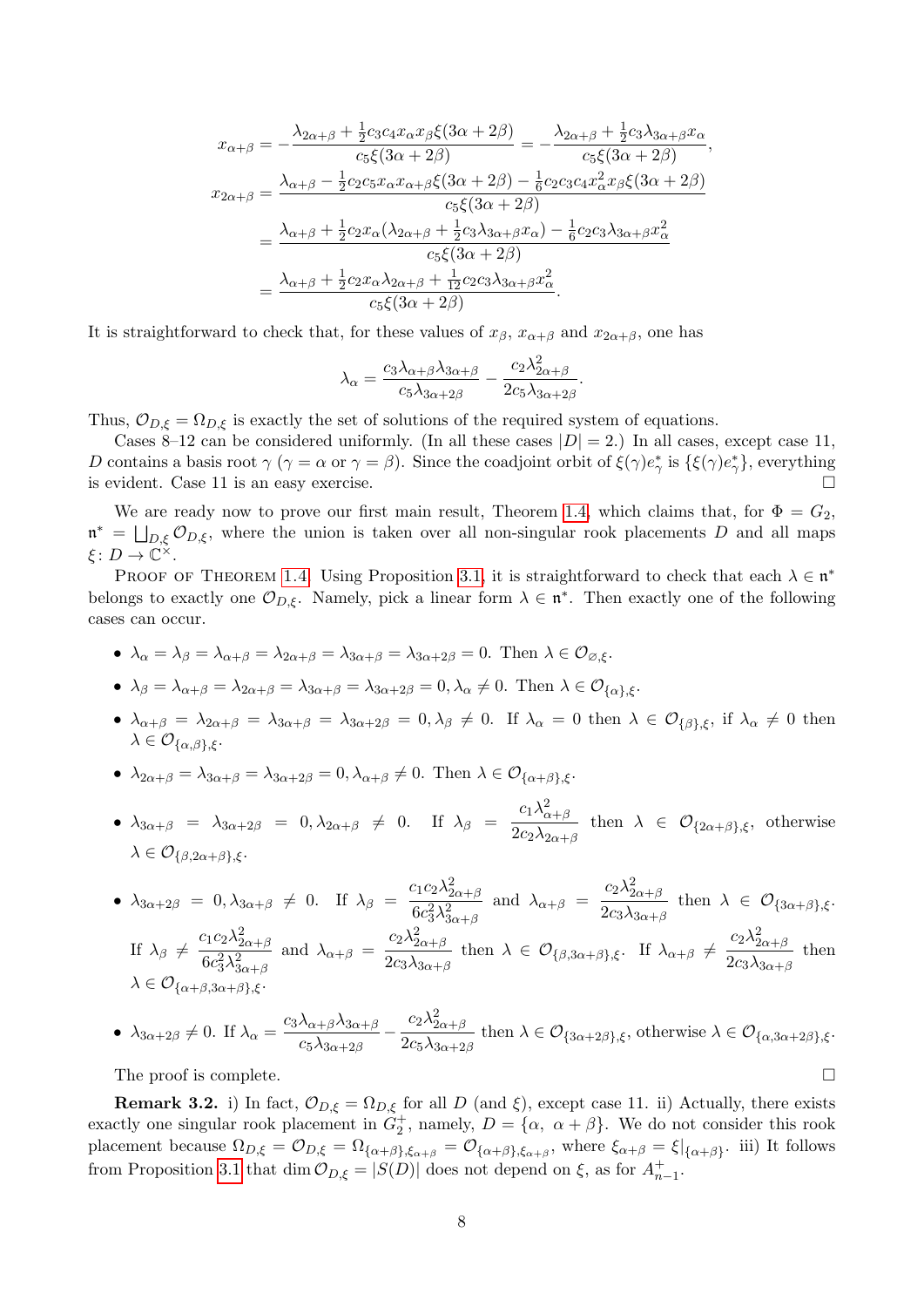# 4. Case  $\Phi = F_4$

In this section we prove our second main result, Theorem [1.6.](#page-1-1) To do this, we firstly prove the following simple lemma. Let D be a non-singular orthogonal rook placement in  $\Phi^+$ , where  $\Phi = F_4$ , and  $\xi_1, \xi_2: D \to \mathbb{C}^\times$  be a map. Assume that there is the unique maximal root  $\beta_0$  in D (with respect to the natural order on  $\Phi^+$ ).

**Lemma 4.1.** Let  $\beta \in D \setminus {\beta_0}$  be such that  $\gamma \not\geq \beta$  for all  $\gamma \in D \setminus {\beta_0}$ . Assume that  $\beta_0 - \beta =$  $\gamma_1 + \ldots + \gamma_k$  can be uniquely expressed as a sum of positive roots  $\gamma_j$ ,  $1 \leq j \leq k$ . Further, assume that

$$
\beta+\sum_{j\in J}\gamma_j\in\Phi^+
$$

for each subset  $J \subset \{1, \ldots, k\}$ . If  $\xi_1(\beta) \neq \xi_2(\beta)$  then  $\Omega_{D,\xi_1}$  and  $\Omega_{D,\xi_2}$  do not coincide.

PROOF. Suppose that  $\Omega_{D,\xi_1} = \Omega_{D,\xi_2}$ . Then  $\xi_1(\beta_0) = \xi_2(\beta_0)$ . Let  $\xi: D \to \mathbb{C}^\times$  be a map. Pick an element  $x \in \mathfrak{n}$  and denote  $\mu = \exp x \cdot f_{D,\xi}$ . One has

$$
\mu(e_{\beta_0-\gamma_j}) = (\exp x.f_{D,\xi})(e_{\beta_0-\gamma_j}) = f_{D,\xi}(e_{\beta_0-\gamma_j} - [x, e_{\beta_0-\gamma_j}] + ...)
$$
  
=  $a - f_{D,\xi}([x_{\gamma_j}e_{\gamma_j}, e_{\beta_0-\gamma_j}]) = a - x_{\gamma_j}f_{D,\xi}([e_{\gamma_j}, e_{\beta_0-\gamma_j}]) = a - x_{\gamma_j} \cdot c_j \cdot \xi(\beta_0),$ 

where  $c_j$  is the nonzero scalar such that  $[e_{\gamma_j}, e_{\beta_0-\gamma_j}] = c_j e_{\beta_0}$ , while

$$
a = \begin{cases} \xi(\beta), & \text{if } \beta_0 - \gamma_j = \beta, \\ 0 & \text{otherwise.} \end{cases}
$$

Hence, all  $x_{\gamma_j}$  are uniquely defined by  $\mu$ . Now, let  $S_k$  be the symmetric group on k letters. We obtain

$$
(\exp x.f_{D,\xi})(e_{\beta}) = f_{D,\xi} \left( e_{\beta} + (-1)^k \cdot \frac{1}{k!} \underbrace{[x,[x,\ldots[x,e_{\beta}]\ldots]]}_{k \text{ commutators}} \right)
$$
  
\n
$$
= \xi(\beta) + f_{D,\xi} \left( (-1)^k \cdot \frac{1}{k!} \left[ \sum_{j=1}^k x_{\gamma_j} e_{\gamma_j}, \left[ \sum_{j=1}^k x_{\gamma_j} e_{\gamma_j}, \ldots \left[ \sum_{j=1}^k x_{\gamma_j} e_{\gamma_j}, e_{\beta} \right] \ldots \right] \right] \right)
$$
  
\n
$$
= \xi(\beta) + (-1)^k \cdot \frac{1}{k!} \prod_{j=1}^k x_{\gamma_j} \cdot f_{D,\xi} \left( \sum_{\delta \in S_k} [e_{\gamma_{\delta(1)}}, [e_{\gamma_{\delta(2)}}, \ldots [e_{\gamma_{\delta(k)}}, e_{\beta}] \ldots]] \right).
$$

Denote the second summand by F. Then F is uniquely defined by  $\mu$ , because  $x_{\gamma_j}$  and  $\xi(\beta_0)$  are uniquely defined by  $\mu$ . If  $\Omega_{D,\xi_1} = \Omega_{D,\xi_2}$  then there exist  $x_1, x_2$ , for which  $\exp x_1 f_{D,\xi_1} = \exp x_2.f_{D,\xi_2}$ . So,  $(\exp x_1.f_{D,\xi_1})(e_\beta) = (\exp x_2.f_{D,\xi_2})(e_\beta)$ , i.e.,  $\xi_1(\beta) + F = \xi_2(\beta) + F$ , hence  $\xi_1(\beta) = \xi_2(\beta)$ , a contradiction.

Now, we need some general construction, which can be applied to an arbitrary root system.

Namely, recall the notion of  $\mathfrak{g}$ ,  $\mathfrak{b}$  and  $N = \exp(\mathfrak{n})$  from the introduction. Let  $\mathfrak{h}$  be the Cartan subalgebra of  $\mathfrak g$  such that  $\mathfrak g = \mathfrak n \oplus \mathfrak h \oplus \mathfrak n^-$ , where  $\mathfrak n^-$  is the nilradical of the Borel subalgebra opposite to b. Let  $\Phi^-$  be the set of negative roots, then the root vectors  $e_\alpha, \alpha \in \Phi^-$ , form a basis of  $\mathfrak{n}^-$ . Further, let  $\alpha_1, \ldots, \alpha_n$  be the simple roots from  $\Phi$ , and  $h_{\alpha_i}$ ,  $1 \leq i \leq n$ , be a basis of h such that  $\{e_{\alpha}, \alpha \in \Phi\} \cup \{h_{\alpha_i}, 1 \leq i \leq n\}$  is a Chevalley basis of  $\mathfrak{g}$ .

We fix a total order  $\leq_t$  on this basis such that  $e_\alpha <_t h_{\alpha_i} <_t e_{-\beta}$  for all  $\alpha, \beta \in \Phi^+$ ,  $1 \leq i \leq n$ , and  $e_{\alpha} <_t e_{\beta}$  if  $\alpha, \beta \in \Phi$  and  $\alpha > \beta$ . This identifies  $\mathfrak{gl}(\mathfrak{g})$  with the Lie algebra  $\mathfrak{gl}_{\dim \mathfrak{g}}(\mathbb{C})$ , and  $ad(\mathfrak{n})$  with a subalgebra of the Lie algebra  $\mathfrak u$  of all upper-triangular matrices from  $\mathfrak{gl}_{\dim \mathfrak{g}}(\tilde{\mathbb C})$  with zeroes on the diagonal.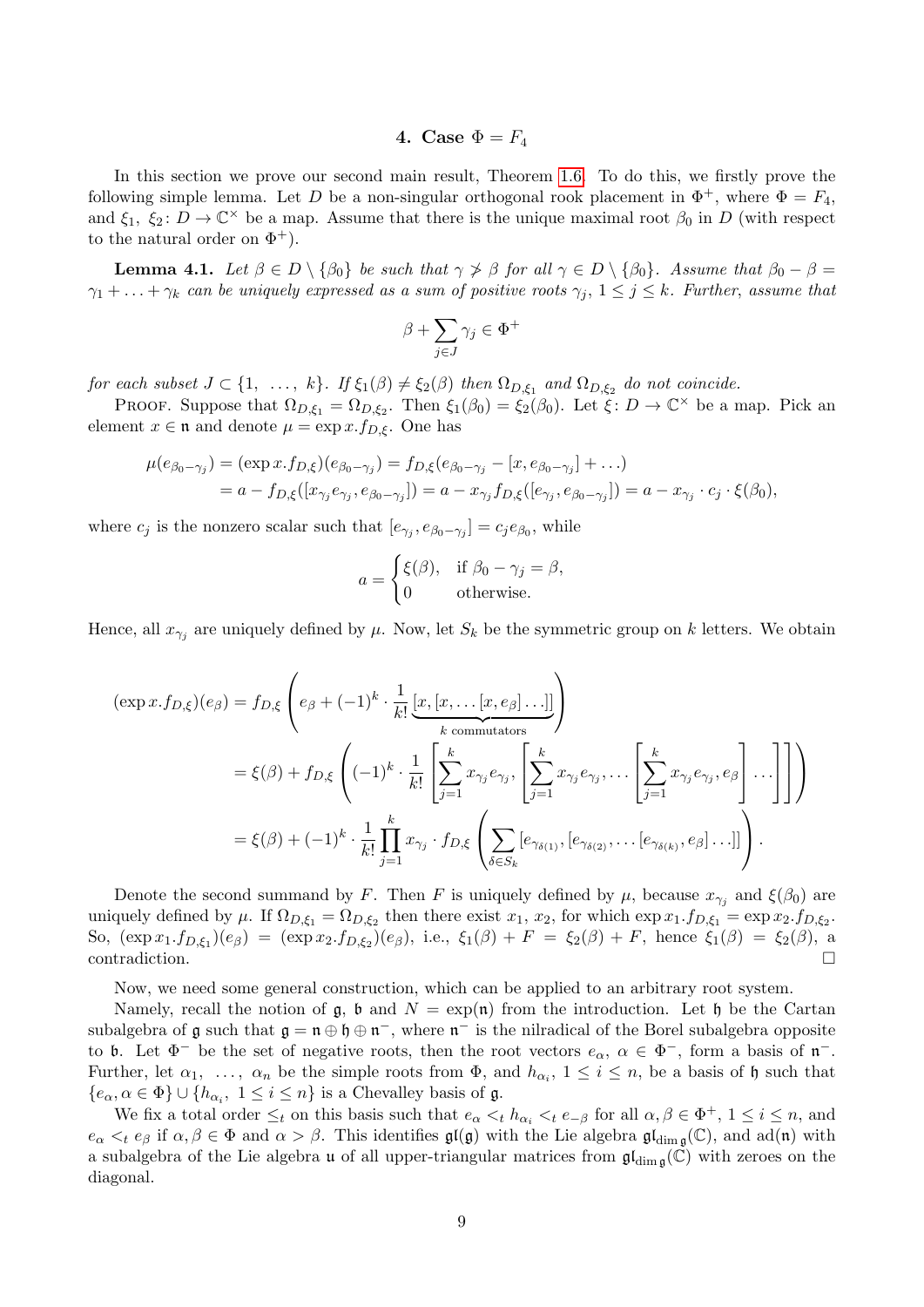Let  $GL(V)$  be the group of all invertible linear operators on a vector space V. Since we fixed a basis in g, the group GL(g) is identified with the group  $GL_{dim\mathfrak{g}}(\mathbb{C})$ , and  $\exp ad(\mathfrak{n}) \cong N$  is identified with a subgroup of the group U of all upper-triangular matrices from  $GL_{\dim\mathfrak{g}}(\mathbb{C})$  with 1's on the diagonal. Furthermore, using the Killing form on  $\mathfrak g$  and the trace form on  $\mathfrak{gl}(\mathfrak g)$ , one can identify  $\mathfrak n^*$  with the space  $\mathfrak{n}_{-} = \langle e_{-\alpha}, \alpha \in \Phi^+ \rangle_{\mathbb{C}}$  and  $\mathfrak{u}^*$  with the space  $\mathfrak{u}_{-} = \mathfrak{u}^T$ , where the superscript T denote the transposed matrix. Under all these identifications, it is enough to check that the coadjoint U-orbits of the linear forms  $\widetilde{f}_{D,\xi_1}$  and  $\widetilde{f}_{D,\xi_2}$  are distinct. Here, given a map  $\xi: D \to \mathbb{C}^\times$ , we denote by  $\widetilde{f}_{D,\xi}$  the matrix

$$
\widetilde{f}_{D,\xi} = \left(\mathrm{ad}\left(\sum\nolimits_{\beta \in D} \xi(\beta) e_{\beta}\right)\right)^{T} \in \mathfrak{u}_{-} \cong \mathfrak{u}^{*}.
$$

To do this, we will study the matrix  $f = f_{D,\xi}$  in more details. The rows and the columns of matrices from  $\mathfrak{gl}(\mathfrak{g})$  are now indexed by the elements of the Chevalley basis fixed above. Given a matrix x from  $\mathfrak{gl}(\mathfrak{g})$  and two basis elements a, b, we will denote by  $x_{a,b}$  the entry of x lying in the ath row and the bth column. The following proposition was proved in [\[IS21\]](#page-15-13). For the reader's convenience, we reproduce the proof here, because our main technical tool used in the proof of Theorem [1.6](#page-1-1) is based on similar ideas.

**Proposition 4.2.** [\[IS21,](#page-15-13) Proposition 4.2] Let  $\Phi$  be an irreducible root system, and D be a nonsingular rook placement in  $\Phi^+$ . Let  $\beta_0$  be a root in D,  $\xi_1$  and  $\xi_2$  be maps from D to  $\mathbb{C}^\times$  for which  $\xi_1(\beta_0) \neq \xi_2(\beta_0)$ . Assume that there exists a simple root  $\alpha_0 \in \Delta$  satisfying  $(\alpha_0, \beta_0) \neq 0$  and  $(\alpha_0, \beta) = 0$ for all  $\beta \in D$  such that  $\beta \nless \beta_0$ . Then  $\Omega_{D,\xi_1} \neq \Omega_{D,\xi_2}$ .

PROOF. Since

$$
\mathrm{ad}_{e_{\beta_0}}(h_{\alpha_0}) = [e_{\beta_0}, h_{\alpha_0}] = -\frac{2(\alpha_0, \beta_0)}{(\alpha_0, \alpha_0)} e_{\beta_0},
$$

we obtain  $f_{h_{\alpha_0}, e_{\beta_0}} = -\xi(\beta_0) \frac{2(\alpha_0, \beta_0)}{(\alpha_0, \alpha_0)}$  $\frac{P(\alpha_0, \beta_0)}{P(\alpha_0, \alpha_0)} \neq 0$ . One may assume without loss of generality that  $h_{\alpha_0} >_t h_{\alpha_0}$ for all  $\alpha_i \neq \alpha_0$ . We claim that

<span id="page-9-0"></span>
$$
f_{h_{\alpha_0}, e_{\alpha}} = f_{e_{-\gamma}, e_{\beta_0}} = 0 \text{ for all } e_{\alpha} <_{t} e_{\beta_0} \text{ and all } e_{-\gamma}, \ \alpha, \gamma \in \Phi^+.
$$

Indeed, if  $\alpha \notin D$  then, evidently,  $f_{h_{\alpha_0}, e_\alpha} = 0$ . If  $\alpha = \beta \in D$  and  $e_\beta <_t e_{\beta_0}$  then  $\beta \not< \beta_0$ , hence

$$
f_{h_{\alpha_0}, e_{\beta}} = -\xi(\beta) \frac{2(\alpha_0, \beta)}{(\alpha_0, \alpha_0)} = 0,
$$

because  $(\alpha_0, \beta) = 0$ . On the other hand, if  $f_{e_{-\gamma}, e_{\beta_0}} \neq 0$  for some  $\gamma \in \Phi^+$  then  $\beta_0 = \beta - \gamma$ . This contradicts the condition  $\beta_0 \notin S(\beta)$ .

Thus,  $(f_{D,\xi_1})_{h_{\alpha_0},e_\alpha}$  and  $(f_{D,\xi_2})_{h_{\alpha_0},e_\alpha}$  are different nonzero scalars, and [\(1\)](#page-9-0) is satisfied both for  $f = f_{D,\xi_1}$  and for  $f = f_{D,\xi_2}$ . Now it follows immediately from the proof of [\[An95,](#page-15-2) Proposition 3] (or from Remark [2.7\)](#page-4-0) that the coadjoint  $U$ -orbits of these matrices are distinct, and, consequently,  $\Omega_{D,\xi_1} \neq \Omega_{D,\xi_2}$ , as required.

Our main technical tool generalizes the proposition above in the following way. Fix an order  $\{\beta_1, \ldots, \beta_m\}$  on D and an order  $\{\alpha_1, \ldots, \alpha_n\}$  on the simple roots in  $\Phi^+$  such that  $h_{\alpha_i} \leq_t h_{\alpha_j}$  and  $e_{\beta_i} <_t e_{\beta_j}$  for  $i < j$ . Note that

$$
f_{h_{\alpha_i}, e_{\beta_j}} = -\xi(\beta_j) \frac{2(\alpha_i, \beta_j)}{(\alpha_i, \alpha_i)}.
$$

Given  $J \in \{1, \ldots, m\}$  and  $I \subset \{1, \ldots, n\}$  with  $|I| = |J|$ , denote by  $\Delta_I^J(\xi)$  the minor of the matrix f with the set of rows  $\{h_{\alpha_i}, i \in I\}$  and the set of columns  $\{e_{\beta_j}, j \in J\}$ . Furthermore, let  $\tilde{\Delta}_I^J$  be the determinant of the matrix, which  $(i, j)$ th element equals  $p_{i,j} = \frac{2(\alpha_i, \beta_j)}{(\alpha_i, \alpha_j)}$  $\frac{\alpha_i(\alpha_i,\beta_j)}{(\alpha_i,\alpha_i)},$  so that  $\Delta_I^J(\xi) = \pm \prod_{j \in J} \xi(\beta_j) \widetilde{\Delta}_I^J.$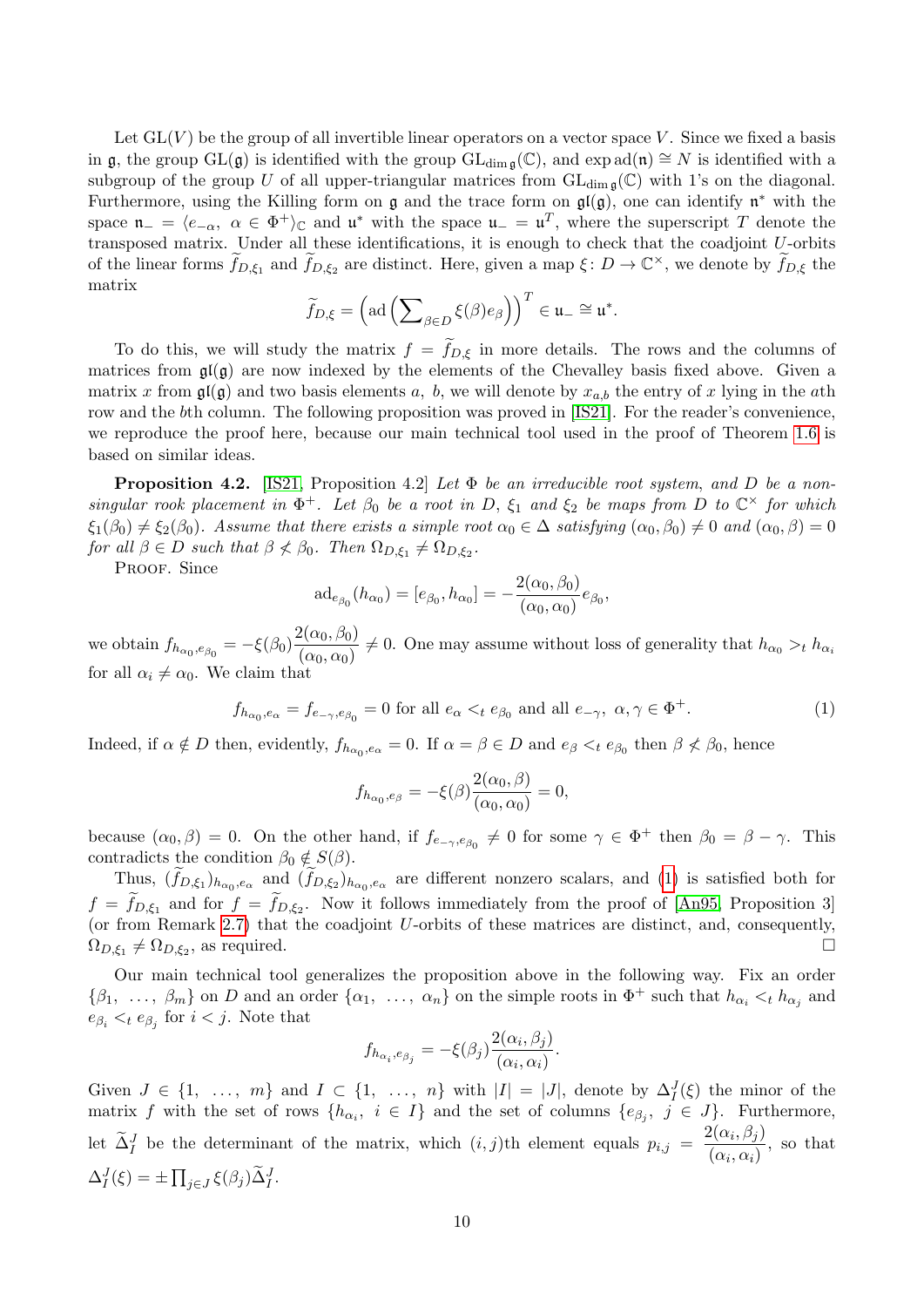**Proposition 4.3.** Assume that there exist an m-tuple  $I = (i_1, \ldots, i_m)$  such that, for all  $1 \leq k \leq m$ ,  $\tilde{\Delta}_{I_k}^{J_k} \neq 0$ , where  $I_k = \{i_l, l \leq k, i_l \geq i_k\}$  and  $J_k = \{j \mid i_j \in I_k\}$ . Assume also that, for  $all \ 1 \leq k \leq m, \ \widetilde{\Delta}^{J'_{l}}_{I'_{l}} = 0 \ for \ l \notin \{i_{1}, \ \ldots, \ i_{k-1}\}, \ l > i_{k}, \ where \ I'_{l} = \{l\} \cup \{i_{s} \ | \ s < k, \ i_{s} > l\} \ and$  $J'_l = \{k\} \cup \{j \mid i_j \in I'_l \setminus \{l\}\}\.$  Let  $\xi_1$  and  $\xi_2$  be maps from D to  $\mathbb{C}^\times$ . If  $\xi_1 \neq \xi_2$  then  $\Omega_{D,\xi_1} \neq \Omega_{D,\xi_2}$ . **PROOF.** For simplicity, we denote  $\Phi_1^+ = \{ \delta \mid e_\delta \leq t e_\beta \text{ for all } \beta \in D \}$  and  $\Phi_2^+ = \Phi^+ \setminus (D \cup \Phi_1^+)$ .

First, note that  $f_{e-\gamma,e_{\beta_j}}=0$  and  $f_{h_{\alpha_i},e_\delta}=0$  for all  $\gamma, \delta \in \Phi_1^+$ ,  $\alpha_i \in \Delta, \beta_j \in D$ . Indeed,  $f_{e-\gamma,e_{\beta_j}}$ equals the coefficient at  $e_{\beta_j}$  in the expression  $\sum_{\beta \in D} \xi(\beta)[e_{\beta}, e_{-\gamma}]$ . But if this coefficient is nonzero then  $\beta - \gamma = \beta_j$  for some  $\beta \in D$ , which contradicts the non-singularity of D. On the other hand,  $f_{h_{\alpha_i},e_\delta}$  equals the coefficient at  $e_\delta$  in the expression  $\sum_{\beta \in D} \xi(\beta)[e_\beta, h_{\alpha_i}]$  which is clearly zero, because  $[e_\beta, h_{\alpha_i}]$  is parallel to  $e_\beta$  for each  $\beta \in D$ , while  $\delta \notin D$ . On the picture below we draw schematically the matrix f. Marks  $\Phi_1^+$ , D,  $\Phi_2^+$ ,  $\Delta$ ,  $\Phi^-$  mean that the corresponding rows and columns of the matrix f are indexed by  $e_{\delta}$  for  $\delta \in \Phi_1^{\pm}$ ,  $e_{\beta_j}$  for  $\beta_j \in D$ ,  $e_{\gamma}$  for  $\gamma \in \Phi_2^{\pm}$ ,  $h_{\alpha_i}$  for  $\alpha_i \in \Delta$ ,  $e_{\alpha}$  for  $\alpha \in \Phi$ <sup>-</sup> respectively. We replaced by big zeroes the blocks  $\Delta \times \Phi_1^+$  and  $\Phi^- \times D$  filled in zero entries. The minors  $\Delta_{I_l}^{J_l}$  are the determinants of submatrices of the grey block  $\Delta \times D$ .



The Lie algebra u corresponds to the root system  $A_{N-1}$ , where  $N = |\Phi| + \text{rk }\Phi$ . Let  $\widetilde{D}_i$  be the subset of  $A_{N-1}^+$  and  $\tilde{\xi}_i : \tilde{D}_i \to \mathbb{C}^\times$  be the map such that  $f_i = \tilde{f}_{D,\xi_i}$  (as an element of  $\mathfrak{u}^*$ ) belongs to the basic subvariety  $\mathcal{O}_{\widetilde{D}_i,\widetilde{\xi}_i}$  of  $\mathfrak{u}^*$  defined in Section [2,](#page-2-0)  $i = 1, 2$ . Put  $\mathcal{J} = \{e_\alpha, \alpha \in \Phi\} \cup \{h_{\alpha_i}, \alpha_i \in \Delta\}$ . Each pair  $(x, y) \in \mathcal{J} \times \mathcal{J}$  such that the  $(x, y)$ <sup>th</sup> entry of  $f_i$  lies under the diagonal corresponds to the unique root  $\varepsilon_y - \varepsilon_x \in A_{N-1}^+$ . We denote the inverse map from  $A_{N-1}^+$  to  $\mathcal{J} \times \mathcal{J}$  by  $\tau$ .

Put  $L = \{e_{\alpha}, \alpha \in \Phi^-\} \times \{e_{\delta, \delta \in \Phi_1^+}\}\$ and  $\widetilde{D}_i^L = \tau(\widetilde{D}_i) \cap L$ . Accordingly to the Andrè's theory, we may assume without loss of generality that  $\widetilde{D}_1^L = \widetilde{D}_2^L$  and  $\widetilde{\xi}_1(\varepsilon_y - \varepsilon_x) = \widetilde{\xi}_2(\varepsilon_y - \varepsilon_x)$  for each  $(x, y) \in \tilde{D}_i^L$ . (If not, then  $\mathcal{O}_{\tilde{D}_1, \tilde{\xi}_1} \neq \mathcal{O}_{\tilde{D}_2, \tilde{\xi}_2}$  and, consequently,  $\Omega_{D, \xi_1} \neq \Omega_{D, \xi_2}$ .) We will prove that  $\xi_1(\beta_j) = \xi_2(\beta_j)$  for all  $1 \leq j \leq m$  by induction on j. The case  $j = 0$  (with  $I_0 = \emptyset$  can be considered as an evident inductive base.)

Let  $j \geq 1$ . Note that each  $\beta_l$ ,  $1 \leq l \leq m$ , belongs to  $D_i$ , and the intersection of  $\tau(D_i)$  with  ${h_{\alpha_i}, i \in \Delta} \times {e_{\beta}, \beta \in D}$  (i.e., with the "grey" area) coincides with  ${(h_{\alpha_{i_l}}, \beta_l)}_{l=1}^m$ . (This follows immediately from Remark [2.7.](#page-4-0)) Furthermore, recall the notion of  $\Delta_{\widetilde{\alpha}}^{D_i}(f_i)$  for  $\widetilde{\alpha} \in A_{N-1}^+$  from Section [2,](#page-2-0)  $\tilde{\alpha}$ where  $\tilde{f}_i$  is considered as an element of  $\mathfrak{u}^*$ . It follows from Remark [2.7](#page-4-0) also that, for each l from 1 to m and for  $i = 1, 2$ ,

$$
\Delta^{\widetilde{D}_i}_{\tau^{-1}(h_{\alpha_{i_l}}, e_{\beta_l})} = \pm \prod_{\widetilde{\alpha} \in \widetilde{D}_i, \ \tau(\widetilde{\alpha}) \in \widetilde{D}_i^L} \widetilde{\xi}_i(\widetilde{\alpha}) \Delta_{I_l}^{J_l} = \text{const}_{i,l} \widetilde{\Delta}_{I_l}^{J_l},
$$

where  $\text{const}_{i,l}$  is a scalar depending only on  $D_{i,l} = \tilde{D}_i^L \cup \{(h_{\alpha_{i_s}}, e_{\beta_s}), s < l, h_{\alpha_{i_s}} >_t h_{\alpha_{i_l}}\}$  and on  $\tilde{\xi}_i\Big|_{D_{i,l}}$ . By the inductive assumption,  $D_{1,j} = D_{2,j}$  and  $\tilde{\xi}_2\Big|_{D_{i,j}} = \tilde{\xi}_2\Big|_{D_{2,j}}$ . We conclude that  $\tilde{\xi}_1(\beta_j) = \tilde{\xi}_2(\beta_j)$ , as required. The proof is complete.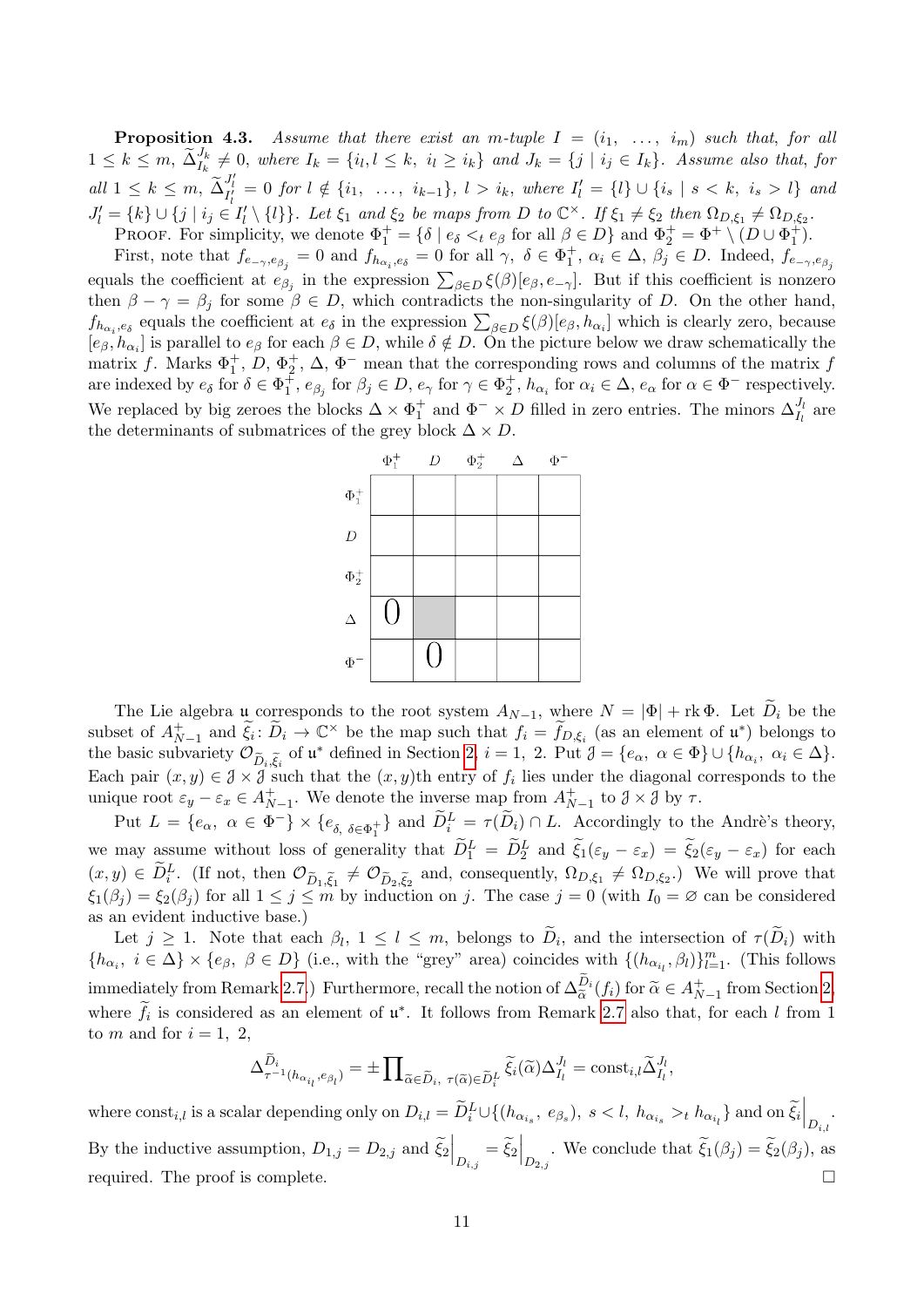**Remark 4.4.** It follows from the conditions of Proposition [4.3](#page-1-2) that if such an  $m$ -tuple I exists then it is unique.

From now on, let  $\Phi = F_4$ . Recall that the set  $\Delta$  of simple roots can be identified with the following subset of  $\mathbb{R}^4$ :

$$
\Delta = {\alpha_1 = \varepsilon_2 - \varepsilon_3, \ \alpha_2 = \varepsilon_3 - \varepsilon_4, \ \alpha_3 = \varepsilon_4, \ \alpha_4 = \frac{1}{2}(\varepsilon_1 - \varepsilon_2 - \varepsilon_3 - \varepsilon_4).
$$

Here  $\{\varepsilon_i\}_{i=1}^4$  is the standard basis of  $\mathbb{R}^4$  (with the standard inner product). The set of positive roots is as follows:

 $\Phi^+ = {\alpha_1, \alpha_2, \alpha_3, \alpha_4, \alpha_1 + \alpha_2, \alpha_2 + \alpha_3, \alpha_2 + 2\alpha_3, \alpha_3 + \alpha_4, \alpha_1 + \alpha_2 + \alpha_3, \alpha_1 + \alpha_2 + 2\alpha_3,$  $\alpha_1 + 2\alpha_2 + 2\alpha_3$ ,  $\alpha_2 + \alpha_3 + \alpha_4$ ,  $\alpha_2 + 2\alpha_3 + \alpha_4$ ,  $\alpha_2 + 2\alpha_3 + 2\alpha_4$ ,  $\alpha_1 + \alpha_2 + \alpha_3 + \alpha_4$ ,  $\alpha_1 + \alpha_2 + 2\alpha_3 + \alpha_4$ ,  $\alpha_1 + \alpha_2 + 2\alpha_3 + 2\alpha_4$ ,  $\alpha_1 + 2\alpha_2 + 2\alpha_3 + \alpha_4$ ,  $\alpha_1 + 2\alpha_2 + 2\alpha_3 + 2\alpha_4$ ,  $\alpha_1 + 2\alpha_2 + 3\alpha_3 + \alpha_4$ ,  $\alpha_1 + 2\alpha_2 + 3\alpha_3 + 2\alpha_4$ ,  $\alpha_1 + 2\alpha_2 + 4\alpha_3 + 2\alpha_4$ ,  $\alpha_1 + 3\alpha_2 + 4\alpha_3 + 2\alpha_4$ ,  $2\alpha_1 + 3\alpha_2 + 4\alpha_3 + 2\alpha_4$ .

We will apply Proposition [4.3](#page-1-2) above to the following rook placements.

**Proposition 4.5.** Let  $\Phi = F_4$ , and  $D = \{\beta_1, \ldots, \beta_m\}$  be one of rook placements from the table below. Then the orders on  $\Delta$  and  $D$  and the sets  $I_j = \{i_1, \ldots, i_j\}, 1 \leq j \leq m$ , from the table below satisfy the conditions of Proposition [4.3](#page-1-2).

|                | Rook placement D                                                                                                    | Order on $\Delta$                                  | $i_1, \ldots, i_m$ |
|----------------|---------------------------------------------------------------------------------------------------------------------|----------------------------------------------------|--------------------|
| 1              | $\beta_1 = \alpha_1 + 3\alpha_2 + 4\alpha_3 + 2\alpha_4, \ \beta_2 = \alpha_1 + \alpha_2 + 2\alpha_3 + 2\alpha_4,$  | $\alpha_1, \alpha_4, \alpha_2, \alpha_3$           | 3, 2, 1            |
|                | $\beta_3 = \alpha_1 + \alpha_2 + 2\alpha_3$                                                                         |                                                    |                    |
| $\overline{2}$ | $\beta_1 = \alpha_1 + \alpha_2 + 2\alpha_3 + 2\alpha_4, \ \beta_2 = \alpha_1 + \alpha_2 + \alpha_3$                 | $\alpha_2, \alpha_1, \alpha_4, \alpha_3$           | 3, 2               |
| 3              | $\beta_1 = \alpha_1 + 3\alpha_2 + 4\alpha_3 + 2\alpha_4, \ \beta_2 = \alpha_1 + \alpha_2 + 2\alpha_3 + 2\alpha_4,$  | $\alpha_1, \alpha_2, \alpha_4, \alpha_3$           | 2, 3, 4, 1         |
|                | $\beta_3 = \alpha_1 + \alpha_2 + 2\alpha_3, \ \beta_4 = \alpha_1 + \alpha_2$                                        |                                                    |                    |
| 4              | $\beta_1 = \alpha_1 + \alpha_2 + 2\alpha_3 + 2\alpha_4, \ \beta_2 = \alpha_1 + \alpha_2 + 2\alpha_3,$               | $\alpha_1, \alpha_2, \alpha_4, \alpha_3$           | 3, 4, 2            |
|                | $\beta_3 = \alpha_1 + \alpha_2$                                                                                     |                                                    |                    |
| $5^{\circ}$    | $\beta_1 = \alpha_1 + 3\alpha_2 + 4\alpha_3 + 2\alpha_4, \ \beta_2 = \alpha_1 + \alpha_2 + 2\alpha_3,$              | $\alpha_1, \ \alpha_2, \ \alpha_3, \ \alpha_4$     | 2, 4, 3            |
|                | $\beta_3 = \alpha_1 + \alpha_2$                                                                                     |                                                    |                    |
| 6              | $\beta_1 = \alpha_1 + 3\alpha_2 + 4\alpha_3 + 2\alpha_4, \ \beta_2 = \alpha_1 + \alpha_2 + 2\alpha_3 + \alpha_4,$   | $\alpha_1, \ \alpha_2, \ \alpha_3, \ \alpha_4$     | 2, 3, 1            |
|                | $\beta_3 = \alpha_1 + \alpha_2$                                                                                     |                                                    |                    |
| $\overline{7}$ | $\beta_1 = \alpha_1 + \alpha_2 + 2\alpha_3 + \alpha_4, \ \beta_2 = \alpha_1 + \alpha_2$                             | $\alpha_1, \ \alpha_2, \ \alpha_3, \ \alpha_4$     | 3, 2               |
| 8              | $\beta_1 = \alpha_1 + 3\alpha_2 + 4\alpha_3 + 2\alpha_4, \ \beta_2 = \alpha_1 + 2\alpha_2 + 2\alpha_3 + 2\alpha_4,$ | $\alpha_2, \alpha_3, \alpha_4, \alpha_1$           | 2, 3, 1, 4         |
|                | $\beta_3 = \alpha_1 + 2\alpha_2 + 2\alpha_3, \ \beta_4 = \alpha_1$                                                  |                                                    |                    |
| 9              | $\beta_1 = \alpha_1 + 2\alpha_2 + 4\alpha_3 + 2\alpha_4, \ \beta_2 = \alpha_1 + 2\alpha_2 + 2\alpha_3 + \alpha_4,$  | $\alpha_3, \alpha_2, \alpha_1, \alpha_4   2, 1, 3$ |                    |
|                | $\beta_3 = \alpha_1$                                                                                                |                                                    |                    |
| 10             | $\beta_1 = \alpha_1 + 2\alpha_2 + 2\alpha_3 + 2\alpha_4, \ \beta_2 = \alpha_3 + \alpha_4$                           | $\alpha_4, \alpha_3, \alpha_2, \alpha_1$           | $\vert 3, 2 \vert$ |
| 11             | $\beta_1 = 2\alpha_1 + 3\alpha_2 + 4\alpha_3 + 2\alpha_4, \ \beta_2 = \alpha_2 + \alpha_3 + \alpha_4,$              | $\alpha_1, \alpha_3, \alpha_4, \alpha_2$           | 1, 4, 3            |
|                | $\beta_3 = \alpha_2 + 2\alpha_3$                                                                                    |                                                    |                    |
| 12             | $\beta_1 = \alpha_1 + 2\alpha_2 + 2\alpha_3 + \alpha_4, \ \beta_2 = \alpha_2 + 2\alpha_3 + 2\alpha_4,$              | $\alpha_1, \alpha_4, \alpha_3, \alpha_2$           | 4, 2, 3            |
|                | $\beta_3 = \alpha_2 + 2\alpha_3$                                                                                    |                                                    |                    |
|                | $13  \beta_1 = \alpha_1 + 3\alpha_2 + 4\alpha_3 + 2\alpha_4, \beta_2 = \alpha_1 + \alpha_2 + \alpha_3 + \alpha_4,$  | $\alpha_3, \alpha_4, \alpha_1, \alpha_2$           | 4, 3, 2            |
|                | $\beta_3 = \alpha_1 + \alpha_2 + 2\alpha_3$                                                                         |                                                    |                    |
|                | 14 $\beta_1 = \alpha_1 + 3\alpha_2 + 4\alpha_3 + 2\alpha_4$ , $\beta_2 = \alpha_1 + \alpha_2 + 2\alpha_3$ ,         | $\alpha_1, \alpha_2, \alpha_3, \alpha_4$   2, 4, 3 |                    |
|                | $\beta_3 = \alpha_3 + \alpha_4$                                                                                     |                                                    |                    |
| 15             | $\beta_1 = \alpha_1 + 3\alpha_2 + 4\alpha_3 + 2\alpha_4, \ \beta_2 = \alpha_1 + \alpha_2, \ \beta_3 = \alpha_4$     | $\alpha_1, \alpha_2, \alpha_3, \alpha_4   2, 3, 4$ |                    |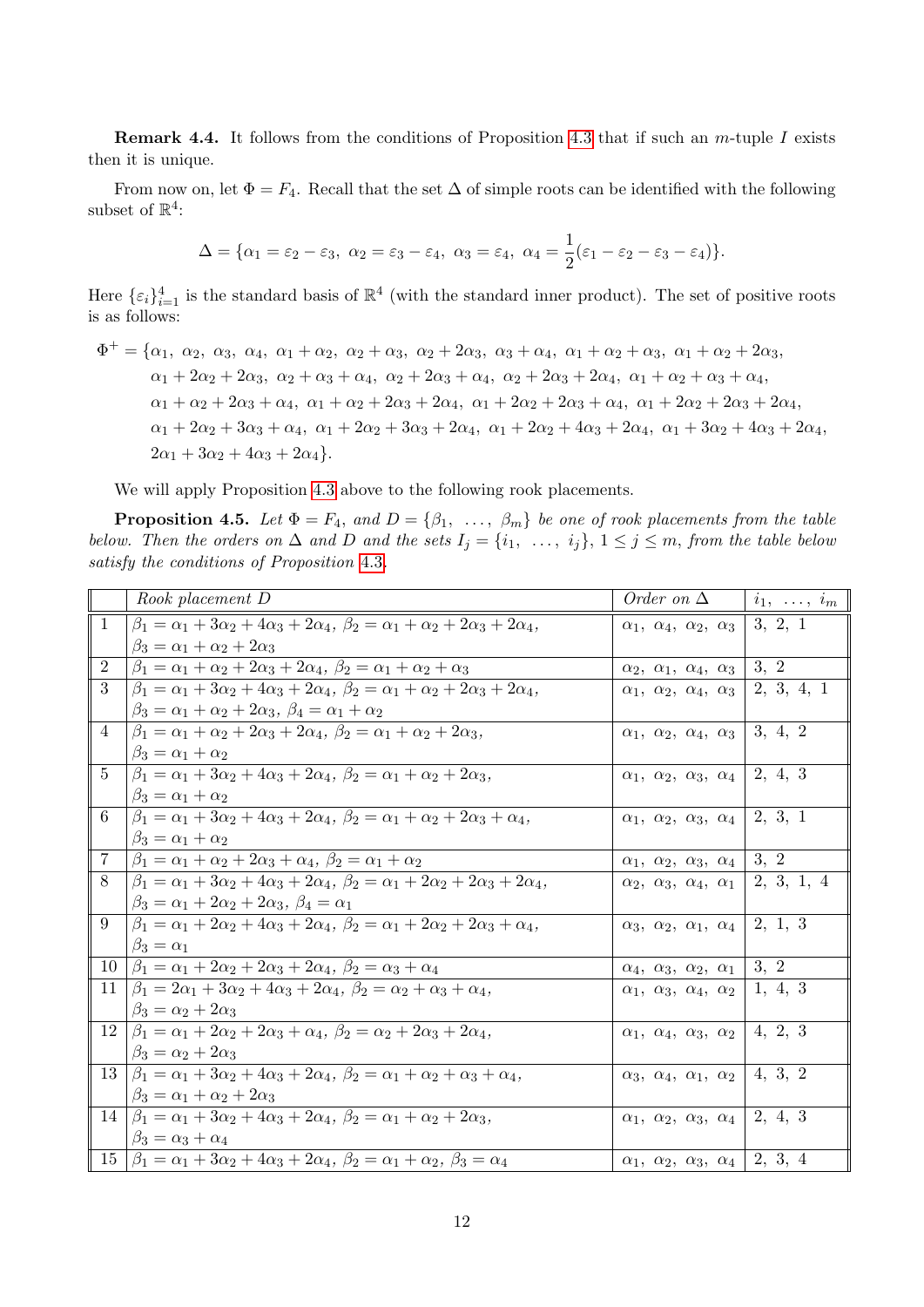|    | $16  \beta_1 = \alpha_1 + 2\alpha_2 + 3\alpha_3 + \alpha_4, \ \beta_2 = \alpha_1 + \alpha_2 + 2\alpha_3 + 2\alpha_4,$                  | $\alpha_2, \alpha_3, \alpha_1, \alpha_2$           | 2, 4, 3 |
|----|----------------------------------------------------------------------------------------------------------------------------------------|----------------------------------------------------|---------|
|    | $\beta_3 = \alpha_1 + \alpha_2$                                                                                                        |                                                    |         |
| 17 | $\beta_1 = \alpha_1 + \alpha_2 + 2\alpha_3 + 2\alpha_4, \ \beta_2 = \alpha_2 + \alpha_3 + \alpha_4,$                                   | $\alpha_4, \alpha_1, \alpha_2, \alpha_3$           | 3, 4, 2 |
|    | $\beta_3 = \alpha_1 + \alpha_2$                                                                                                        |                                                    |         |
|    | $18  \beta_1 = \alpha_1 + 2\alpha_2 + 4\alpha_3 + 2\alpha_4, \beta_2 = \alpha_1 + \alpha_2 + \alpha_3 + \alpha_4,$                     | $\alpha_3, \alpha_2, \alpha_4, \alpha_1$           | 2, 4, 3 |
|    | $\beta_3 = \alpha_1 + 2\alpha_2 + 2\alpha_3$                                                                                           |                                                    |         |
|    | $19  \beta_1 = \alpha_1 + 2\alpha_2 + 4\alpha_3 + 2\alpha_4, \ \beta_2 = \alpha_2 + 2\alpha_3 + \alpha_4,$                             | $\alpha_1, \alpha_2, \alpha_4, \alpha_3$           | 2, 4, 3 |
|    | $\beta_3 = \alpha_1 + 2\alpha_2 + 2\alpha_3$                                                                                           |                                                    |         |
| 20 | $\beta_1 = \alpha_1 + 2\alpha_2 + 4\alpha_3 + 2\alpha_4, \ \beta_2 = \alpha_1 + 2\alpha_2 + 2\alpha_3 + 2\alpha_4$                     | $\alpha_2, \ \alpha_3, \ \alpha_1, \ \alpha_4$     | 2, 1    |
| 21 | $\beta_1 = \alpha_1 + 2\alpha_2 + 2\alpha_3 + 2\alpha_4, \ \beta_2 = \alpha_3 + \alpha_4, \ \beta_3 = \alpha_1$                        | $\alpha_3, \alpha_4, \alpha_2, \alpha_1$           | 3, 2, 4 |
|    | $22  \beta_1 = \alpha_1 + \alpha_2 + 2\alpha_3 + \alpha_4, \ \beta_2 = \alpha_2 + 2\alpha_3 + 2\alpha_4,$                              | $\alpha_2, \alpha_1, \alpha_3, \alpha_4$           | 3, 4, 2 |
|    | $\beta_3 = \alpha_2 + 2\alpha_3$                                                                                                       |                                                    |         |
|    | $23  \beta_1 = \alpha_1 + 2\alpha_2 + 2\alpha_3 + \alpha_4, \ \beta_2 = \alpha_1 + \alpha_2 + 2\alpha_3 + 2\alpha_4,$                  | $\alpha_2, \alpha_1, \alpha_3, \alpha_4$           | 3, 4, 2 |
|    | $\beta_3 = \alpha_1 + \alpha_2 + 2\alpha_3$                                                                                            |                                                    |         |
|    | $24  \beta_1 = \alpha_1 + 2\alpha_2 + 3\alpha_3 + 2\alpha_4, \beta_2 = \alpha_1 + \alpha_2 + 2\alpha_3, \beta_3 = \alpha_1 + \alpha_2$ | $\alpha_2, \alpha_1, \alpha_3, \alpha_4$   4, 3, 2 |         |

PROOF. The proof is case-by-case and is completely straightforward. For instance, consider the 17th rook placement D.

Clearly, the root  $\beta_3$  (respectively,  $\beta_1$ ) is orthogonal to the unique simple root, namely, to  $\alpha_3$ (respectively, to  $\alpha_4$ ). There are no simple roots orthogonal to  $\beta_2$ . Write out the minor of the matrix f, which rows correspond to  $h_{\alpha_i}, \alpha_i \in \Delta$ , and columns correspond to  $e_{\beta_j}, \beta_j \in D$ . Recall the notion of  $p_{i,j}$  introduced before Proposition [4.3.](#page-1-2)

$$
\begin{array}{cccccc}\n & \beta_3 & \beta_2 & \beta_1 \\
\alpha_4 & p_{1,1} & p_{1,2} & 0 \\
\alpha_1 & p_{2,1} & p_{2,2} & p_{2,3} \\
\alpha_2 & p_{3,1} & p_{3,2} & p_{3,3} \\
\alpha_3 & 0 & p_{4,2} & p_{4,3}\n\end{array}
$$

Obviously,  $\widetilde{\Delta}_{\{4\}}^{\{1\}} = |p_{4,1}| = 0$ , while, for  $i_1 = 3$ ,

$$
\widetilde{\Delta}_{I_1}^{J_1}=|p_{3,1}|=\frac{2(\alpha_2,\beta_3)}{(\alpha_2,\alpha_2)}=-1\neq 0.
$$

Hence, in fact we have the only possibility for  $i_1: i_1 = 3$ . Next, for  $i_2 = 4$ , one has

$$
\widetilde{\Delta}_{I_2}^{J_2} = |p_{4,2}| = \frac{2(\alpha_3, \beta_2)}{(\alpha_3, \alpha_3)} = -1 \neq 0.
$$

Therefore, we have to put  $i_2 = 4$ . Finally, for  $i_3 = 2$ , we obtain

$$
\widetilde{\Delta}_{I_3}^{J_3} = \begin{vmatrix} p_{2,1} & p_{2,2} & p_{2,3} \\ p_{3,1} & p_{3,2} & p_{3,3} \\ 0 & p_{4,2} & p_{4,3} \end{vmatrix} = \frac{8}{(\alpha_1, \alpha_1)(\alpha_2, \alpha_2)(\alpha_3, \alpha_3)} \begin{vmatrix} (\alpha_1, \beta_3) & (\alpha_1, \beta_2) & (\alpha_1, \beta_1) \\ (\alpha_2, \beta_3) & (\alpha_2, \beta_2) & (\alpha_2, \beta_1) \\ 0 & (\alpha_3, \beta_2) & (\alpha_3, \beta_1) \end{vmatrix}
$$

$$
= 2 \begin{vmatrix} 1 & -1 & 1 \\ -1 & 1 & 1 \\ 0 & -\frac{1}{2} & -1 \end{vmatrix} = 4 \neq 0.
$$

Thus, there is the only candidate for  $i_3$ :  $i_3 = 2$ . It is easy to check that the sequence  $(3, 4, 2)$  satisfy the conditions of Proposition [4.3.](#page-1-2)

All other rook placements from the table above can be considered similarly.  $\square$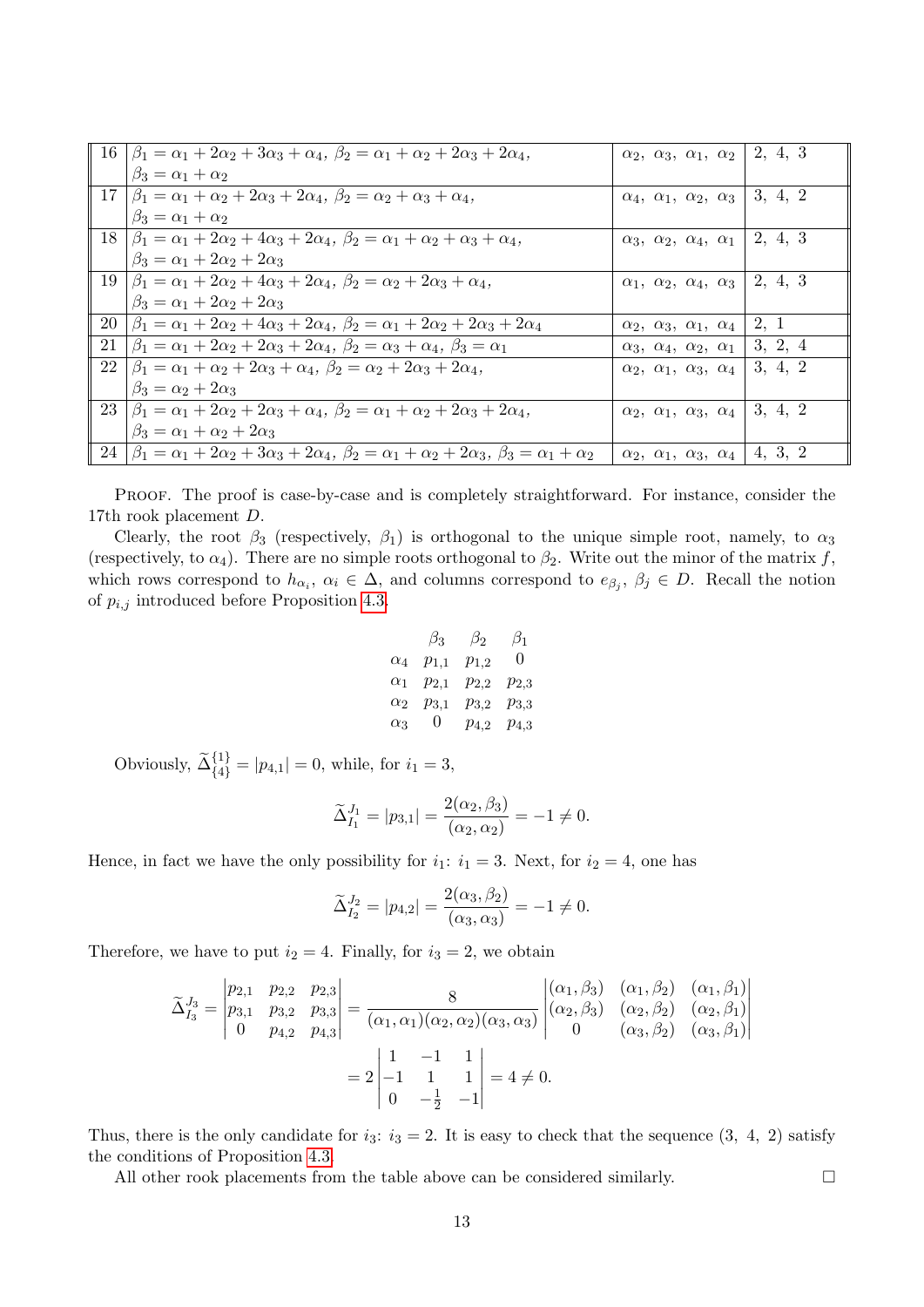We are ready now to prove our second main result, Theorem [1.6,](#page-1-1) which claims that, for a nonsingular orthogonal rook placement  $D \subset F_4^+$  and two distinct maps  $\xi_1$ ,  $\xi_2$  from D to  $\mathbb{C}^\times$ , the associated coadjoint orbits  $\Omega_{D,\xi_1}$ ,  $\Omega_{D,\xi_2}$  do not coincide.

PROOF OF THEOREM [1.6](#page-1-1). The proof is more or less case-by-case. Namely, we split the rook placements in  $F_4^+$  into several "classes" and then apply Lemma [4.1](#page-0-0) and Propositions [4.2,](#page-0-1) [4.3](#page-1-2) to these classes. We start with the maximal (possibly, singular) rook placements. It is easy to check that there are 24 maximal rook placements in  $F_4^+$ :

$$
D_1 = \{\beta_1 = \alpha_1 + 2\alpha_2 + 3\alpha_3 + 2\alpha_4, \beta_2 = \alpha_1 + \alpha_2 + \alpha_3, \beta_3 = \alpha_2 + \alpha_3, \beta_4 = \alpha_3\},
$$
  
\n
$$
D_2 = \{\beta_1 = \alpha_1 + 2\alpha_2 + 3\alpha_3 + 2\alpha_4, \beta_2 = \alpha_1 + \alpha_2 + \alpha_3, \beta_3 = \alpha_2 + 2\alpha_3, \beta_4 = \alpha_3\},
$$
  
\n
$$
D_3 = \{\beta_1 = \alpha_1 + 2\alpha_2 + 3\alpha_3 + 2\alpha_4, \beta_2 = \alpha_1 + 2\alpha_2 + 2\alpha_3, \beta_3 = \alpha_3, \beta_4 = \alpha_1\},
$$
  
\n
$$
D_4 = \{\beta_1 = 2\alpha_1 + 3\alpha_2 + 4\alpha_3 + 2\alpha_4, \beta_2 = \alpha_1 + 2\alpha_2 + 2\alpha_3 + 2\alpha_4, \beta_3 = \alpha_1 + \alpha_2 + \alpha_3, \beta_4 = \alpha_2 + \alpha_3\},
$$
  
\n
$$
D_5 = \{\beta_1 = 2\alpha_1 + 3\alpha_2 + 4\alpha_3 + 2\alpha_4, \beta_2 = \alpha_2 + 2\alpha_3 + 2\alpha_4, \beta_3 = \alpha_2 + 2\alpha_3, \beta_4 = \alpha_2\},
$$
  
\n
$$
D_6 = \{\beta_1 = 2\alpha_1 + 3\alpha_2 + 4\alpha_3 + 2\alpha_4, \beta_2 = \alpha_2 + 2\alpha_3 + 2\alpha_4, \beta_3 = \alpha_2 + 2\alpha_3, \beta_4 = \alpha_2\},
$$
  
\n
$$
D_7 = \{\beta_1 = 2\alpha_1 + 3\alpha_2 + 4\alpha_3 + 2\alpha_4, \beta_2 = \alpha_2 + 2\alpha_3 + \alpha_4, \beta_3 = \alpha_2 + 2\alpha_3 + 2\alpha_4, \beta_4 = \alpha_2\},
$$
  
\n
$$
D_9 = \{\beta_1 = \alpha_1 + 2\alpha_2 + 3\alpha_3 + \alpha_4, \beta_2 = \alpha_1 + \alpha_2
$$

The first root  $\beta_1$  is maximal among all roots in each of these rook placements. In the rook placements

$$
D_8, D_{14}, D_{18}, D_{19}, D_{24}
$$

the second root  $\beta_2$  is maximal, too. As we mentioned above, if D is a subset of  $D_i$  containing a maximal root  $\beta$  from  $D_i$  and  $\Omega_{D,\xi_1} = \Omega_{D,\xi_2}$  then  $\xi_1(\beta) = \xi_2(\beta)$  (here  $\xi_1$ ,  $\xi_2$  are maps from D to  $\mathbb{C}^{\times}$ ).

Next, it is straightforward to check that the following maximal rook placements  $D_i$  (together with a simple root  $\alpha_0$  and a distinguished root  $\beta_0 \in D_i$ ) satisfy the conditions of Proposition [4.2,](#page-0-1) except the non-singularity of  $D_i$ :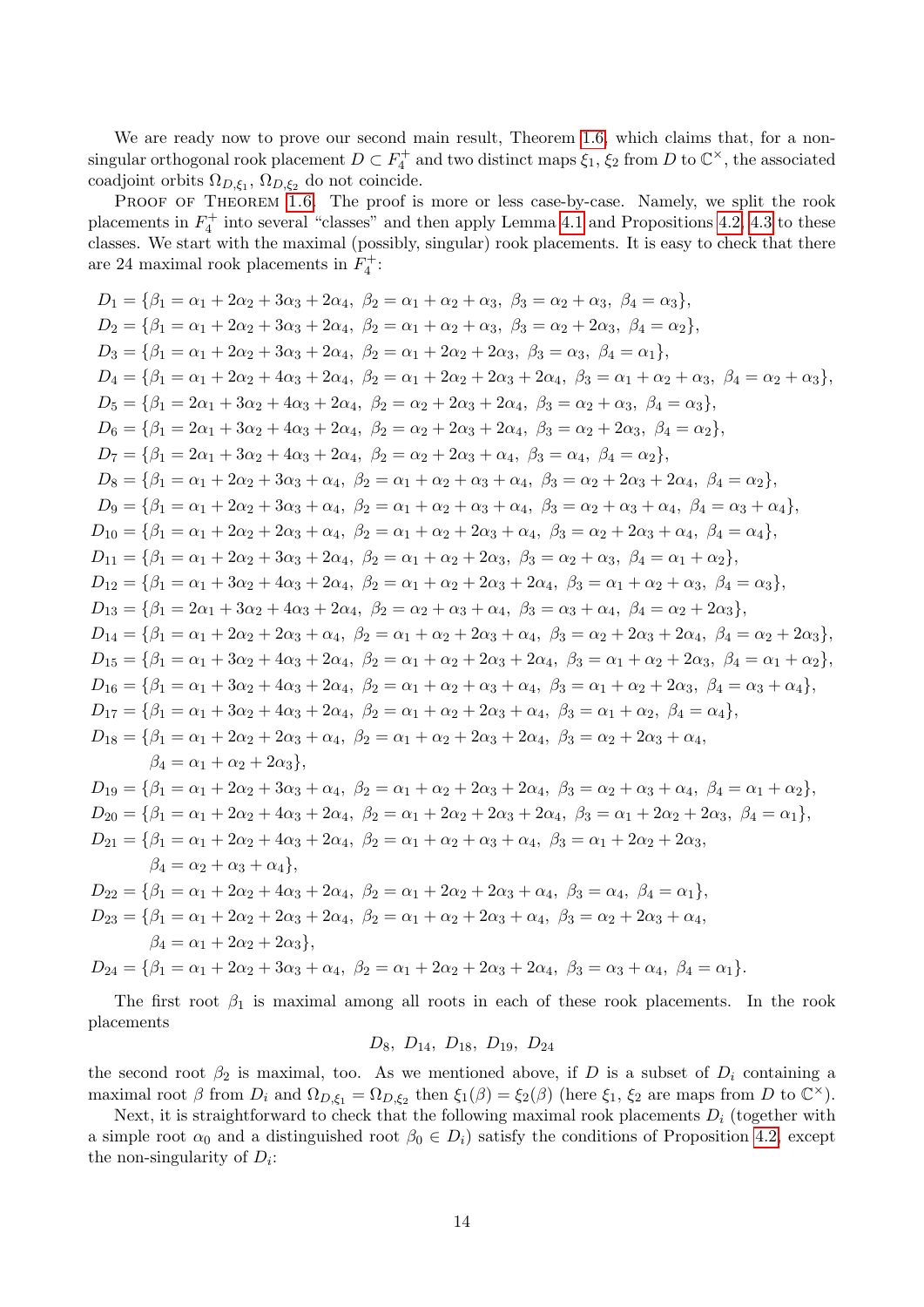| $D_2, \ \beta_0 = \beta_3, \ \alpha_0 = \alpha_1;$    | $D_2, \ \beta_0 = \beta_4, \ \alpha_0 = \alpha_2;$                                                                                                                        | $D_3, \ \beta_0 = \beta_2, \ \alpha_0 = \alpha_2;$    |
|-------------------------------------------------------|---------------------------------------------------------------------------------------------------------------------------------------------------------------------------|-------------------------------------------------------|
| $D_3, \ \beta_0 = \beta_4, \ \alpha_0 = \alpha_1;$    | $D_4, \ \beta_0 = \beta_2, \ \alpha_0 = \alpha_4;$                                                                                                                        | $D_4, \ \beta_0 = \beta_3, \ \alpha_0 = \alpha_1;$    |
| $D_5, \ \beta_0 = \beta_2, \ \alpha_0 = \alpha_4;$    | $D_5$ , $\beta_0 = \beta_3$ , $\alpha_0 = \alpha_2$ ;                                                                                                                     | $D_6, \ \beta_0 = \beta_2, \ \alpha_0 = \alpha_4;$    |
| $D_6$ , $\beta_0 = \beta_3$ , $\alpha_0 = \alpha_3$ ; | $D_6, \ \beta_0 = \beta_4, \ \alpha_0 = \alpha_2;$                                                                                                                        | $D_7, \ \beta_0 = \beta_2, \ \alpha_0 = \alpha_3;$    |
| $D_7, \ \beta_0 = \beta_4, \ \alpha_0 = \alpha_2;$    | $D_8, \ \beta_0 = \beta_4, \ \alpha_0 = \alpha_2;$                                                                                                                        | $D_{11}, \ \beta_0 = \beta_2, \ \alpha_0 = \alpha_1;$ |
| $D_{12}, \ \beta_0 = \beta_2, \ \alpha_0 = \alpha_2;$ | $D_{13}, \ \beta_0 = \beta_2, \ \alpha_0 = \alpha_2;$                                                                                                                     | $D_{15}, \ \beta_0 = \beta_2, \ \alpha_0 = \alpha_4;$ |
|                                                       | $D_{15}, \ \beta_0 = \beta_3, \ \alpha_0 = \alpha_3; \quad D_{17}, \ \beta_0 = \beta_2, \ \alpha_0 = \alpha_3; \quad D_{20}, \ \beta_0 = \beta_2, \ \alpha_0 = \alpha_4;$ |                                                       |
|                                                       | $D_{20}, \ \beta_0 = \beta_4, \ \alpha_0 = \alpha_1; \quad D_{21}, \ \beta_0 = \beta_2, \ \alpha_0 = \alpha_1; \quad D_{22}, \ \beta_0 = \beta_4, \ \alpha_0 = \alpha_1;$ |                                                       |
|                                                       | $D_{23}, \ \beta_0 = \beta_2, \ \alpha_0 = \alpha_1; \quad D_{24}, \ \beta_0 = \beta_4, \ \alpha_0 = \alpha_1.$                                                           |                                                       |
|                                                       |                                                                                                                                                                           |                                                       |

This implies that if D is a non-singular rook placement contained in one of these maximal rook placements and containing the root  $\beta_0$ , then  $D$ ,  $\beta_0$ ,  $\alpha_0$  satisfy the conditions of Proposition [4.2.](#page-0-1) Hence, if  $\Omega_{D,\xi_1} = \Omega_{D,\xi_2}$  then  $\xi_1(\beta_0) = \xi_2(\beta_0)$ .

Now, let D a non-singular subset of one of the rook placements  $D_1, \ldots, D_{10}$ . Assume that  $D \subset D_1$ . Note that  $\beta_i \in S(\beta_j)$  for all  $2 \leq i \leq 4$  and  $1 \leq j < i$ . Hence,  $|D|=1$ , and there is nothing to prove. If  $D \subset D_2$  contains  $\beta_1$  then  $\beta_2 \notin D$ , because  $\beta_2 \in S(\beta_1)$ . On the other hand, if  $\beta_1 \notin D$  and  $\beta_2 \in D$  then  $\beta_2$  is maximal in D. For  $\beta_3$ ,  $\beta_4$  see the previous paragraph. Another example: assume that  $D \subset D_3$ . If  $\beta_1 \in D$  then  $\beta_3 \notin D$ , because  $\beta_3 \in S(\beta_1)$ . If  $\beta_1 \notin D$  and  $\beta_3 \in D$  then  $D$ ,  $\beta_0 = \beta_3$ ,  $\alpha_0 = \alpha_3$  satisfy the condition of Proposition [4.2.](#page-0-1) For the roots  $\beta_2$ ,  $\beta_4$ , see the previous paragraph. All other rook placements  $D_4, \ldots, D_{10}$  can be considered in a similar way.

Most of the remaining rook placements (i.e., non-singular subsets of  $D_{11}$ , ...,  $D_{24}$ ) can be considered by completely similar arguments. The exceptions are 24 rook placements from Proposition [4.5](#page-1-3) and the 8 following rook placements:

$$
D_{25} = \{\beta_1 = \alpha_1 + \alpha_2 + 2\alpha_3, \ \beta_2 = \alpha_2 + \alpha_3, \ \beta_3 = \alpha_1 + \alpha_2\};
$$
  
\n
$$
D_{26} = \{\beta_1 = \alpha_1 + \alpha_2 + 2\alpha_3, \ \beta_2 = \alpha_2 + \alpha_3\};
$$
  
\n
$$
D_{27} = \{\beta_1 = \alpha_1 + \alpha_2 + 2\alpha_3, \ \beta_2 = \alpha_1 + \alpha_2\};
$$
  
\n
$$
D_{28} = \{\beta_1 = \alpha_1 + \alpha_2 + 2\alpha_3 + 2\alpha_4, \ \beta_2 = \alpha_2 + 2\alpha_3 + \alpha_4, \ \beta_3 = \alpha_1 + \alpha_2 + 2\alpha_3\};
$$
  
\n
$$
D_{29} = \{\beta_1 = \alpha_1 + 2\alpha_2 + 2\alpha_3 + 2\alpha_4, \ \beta_2 = \alpha_1 + 2\alpha_2 + 2\alpha_3, \ \beta_3 = \alpha_1\};
$$
  
\n
$$
D_{30} = \{\beta_1 = \alpha_1 + 2\alpha_2 + 2\alpha_3 + 2\alpha_4, \ \beta_2 = \alpha_1 + 2\alpha_2 + 2\alpha_3\};
$$
  
\n
$$
D_{31} = \{\beta_1 = \alpha_1 + 2\alpha_2 + 2\alpha_3 + 2\alpha_4, \ \beta_2 = \alpha_1 + \alpha_2 + 2\alpha_3 + \alpha_4, \ \beta_3 = \alpha_1 + 2\alpha_2 + 2\alpha_3\};
$$
  
\n
$$
D_{32} = \{\beta_1 = \alpha_1 + 2\alpha_2 + 2\alpha_3 + 2\alpha_4, \ \beta_2 = \alpha_2 + 2\alpha_3 + \alpha_4, \ \beta_3 = \alpha_1 + 2\alpha_2 + 2\alpha_3\}.
$$

Proposition [4.3](#page-1-2) completes the proof for 24 rook placements from Proposition [4.5.](#page-1-3) For the rook placements  $D_{25}$ , ...,  $D_{32}$ , one can apply Lemma [4.1](#page-0-0) with  $\beta = \beta_2$  or  $\beta_3$  for  $D_{25}$ ,  $\beta = \beta_2$  for  $D_{26}$ ,  $\beta = \beta_2$ for  $D_{27}$ ,  $\beta = \beta_2$  or  $\beta_3$  for  $D_{28}$ ,  $\beta = \beta_2$  for  $D_{29}$ ,  $\beta = \beta_2$  for  $D_{30}$ ,  $\beta = \beta_3$  for  $D_{31}$ ,  $\beta = \beta_3$  for  $D_{32}$ . All other roots from these rook placements either are maximal or satisfy the conditions of Proposition [4.2](#page-0-1) for an appropriate simple root  $\alpha_0$ , as we mentioned above. This completes the proof.

Mikhail V. Ignatev: Samara National Research University, Ak. Pavlova 1, Samara 443011, Russia

E-mail address: mihail.ignatev@gmail.com

Matvey A. Surkov: Samara National Research University, Ak. Pavlova 1, Samara 443011, Russia

E-mail address: victorsumaev@yandex.ru